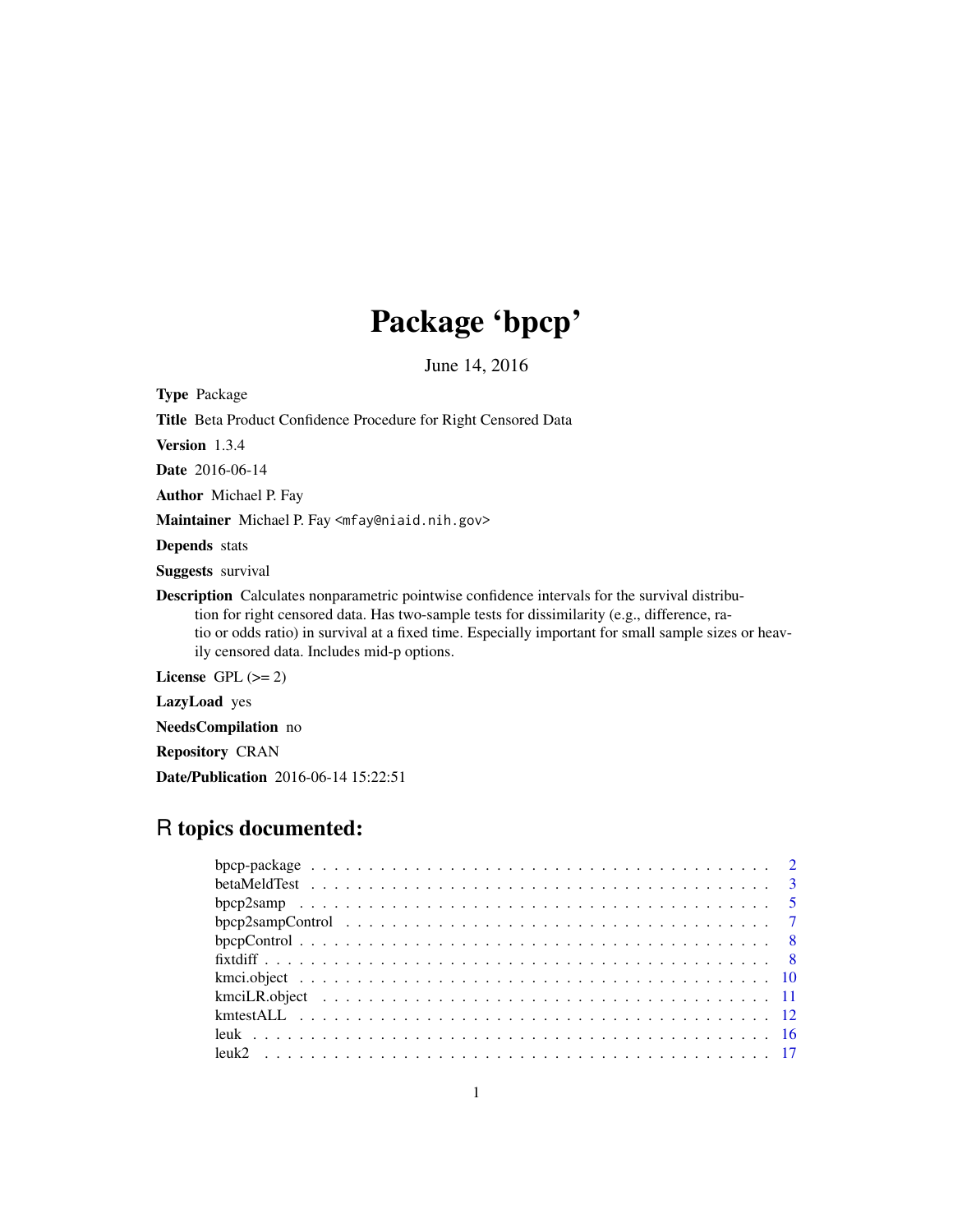# <span id="page-1-0"></span>2 bpcp-package

| Index |  |
|-------|--|
|       |  |
|       |  |
|       |  |
|       |  |
|       |  |
|       |  |

bpcp-package *Pointwise Confidence Intervals Associated with the Survival Distribution for Right Censored Data*

#### Description

The package has functions to give several different methods for calculating pointwise confidence intervals for a single survival distribution for right censored data. There is also a two-sample test for dissimilarity (measured by difference, ratio, or odds ratio) between two survival distributions at a fixed point in time.

The recommended confidence interval for a single sample is the beta product confidence procedure (using [bpcp](#page-11-1)), and the recommended test for the two-sample test is the melded BPCP test (using [bpcp2samp](#page-4-1)).

Other confidence intervals and two sample tests are included in the package primarily to compare them to the recommended ones. (And justify the recommendations).

Also included is a difference in medians test that applies only to non-censored data and is designed to guarantee coverage for all sample sizes (see [mdiffmedian.test](#page-17-1)). The test makes no assumptions about the distributions, so that, unlike the Hodges-Lehmann method, tied data are allowed and a shift assumption is not needed.

# Details

| Package:  | bpcp             |
|-----------|------------------|
| Type:     | Package          |
| Version:  | 1.3.4            |
| Date:     | 2016-06-14       |
| License:  | GPL <sub>2</sub> |
| LazyLoad: | yes              |

The most important function for the single sample case is the [bpcp](#page-11-1) which gives confidence intervals for the survival distribution for right censored data with nice small sample properties. That function creates an kmciLR object which has 6 methods: summary (create a data frame with estimates and confidence intervals), plot (plot Kaplan-Meier with confidence intervals), lines (add confidence intervals to a plot), StCI (pick out survival and confidence interval at specific times), median (pick out median and confidence interval on median), and quantile (pick out any quantile and its confidence interval). A mid-p option for [bpcp](#page-11-1) is now available. It gives closer to nominal coverage than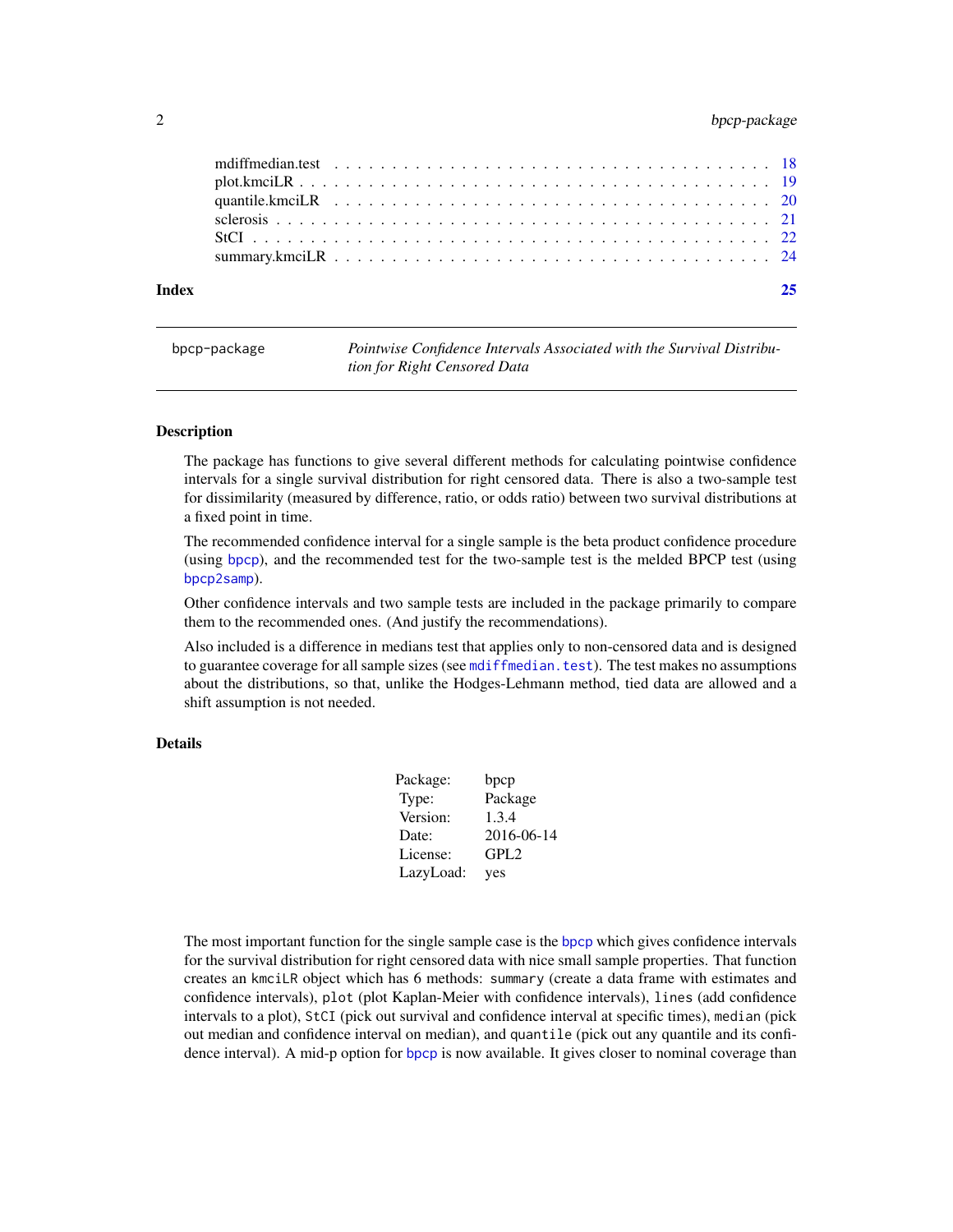#### <span id="page-2-0"></span>betaMeldTest 3

the standard (midp=FALSE) BPCP. For details see Fay et al (2013) on the standard BPCP and Fay and Brittain (2016) on the mid-p option.

For the two-sample test see [bpcp2samp](#page-4-1). This test for equality reduces to Fisher's exact test when there is no censoring. When there is censoring, the test is expected to maintain at least nominal coverage. For details see Fay et al (2015).

#### Author(s)

Michael P. Fay

Maintainer: Michael P. Fay <mfay@niaid.nih.gov>

#### References

Fay, MP, Brittain, E, and Proschan, MA. (2013). Pointwise Confidence Intervals for a Survival Distribution with Small Samples or Heavy Censoring. Biostatistics 14(4): 723-736 doi: 10.1093/biostatistics/kxt016. (copy available at http://www.niaid.nih.gov/about/organization/dcr/brb/staff/Pages/michael.aspx).

Fay, MP, Proschan, MA, and Brittain, E (2015). Combining One Sample Confidence Procedures for Inference in the Two Sample Case. Biometrics 71:146-156.

Fay, MP, and Brittain, E (2016). Finite Sample Pointwise Confidence Intervals for a Survival Distribution with Right-Censored Data. Statistics in Medicine. doi: 10.1002/sim.6905.

#### See Also

[bpcp](#page-11-1)

#### Examples

```
data(leuk)
## since there are ties at time=6
## and the data are truncated to the nearest integer, use Delta=1
bfit<-bpcp(leuk$time,leuk$status,Delta=1)
## plot Kaplan-Meier and 95 pct Beta Product Confidence Intervals
plot(bfit,xlab="time (weeks)")
## details
summary(bfit)
quantile(bfit)
StCI(bfit,2)
```
betaMeldTest *Melded Beta Test*

#### Description

This function gives a two sample melded beta test together with the associated melded confidence intervals. It can be used when the confidence distributions (or upper and lower confidence distributions) for the one sample parameters are beta, and one is interested in either the difference, odds ratio, or ratio of those two one sample parameters. The betaMeldTest is usually called by [bpcp2samp](#page-4-1), and not called directly by the user.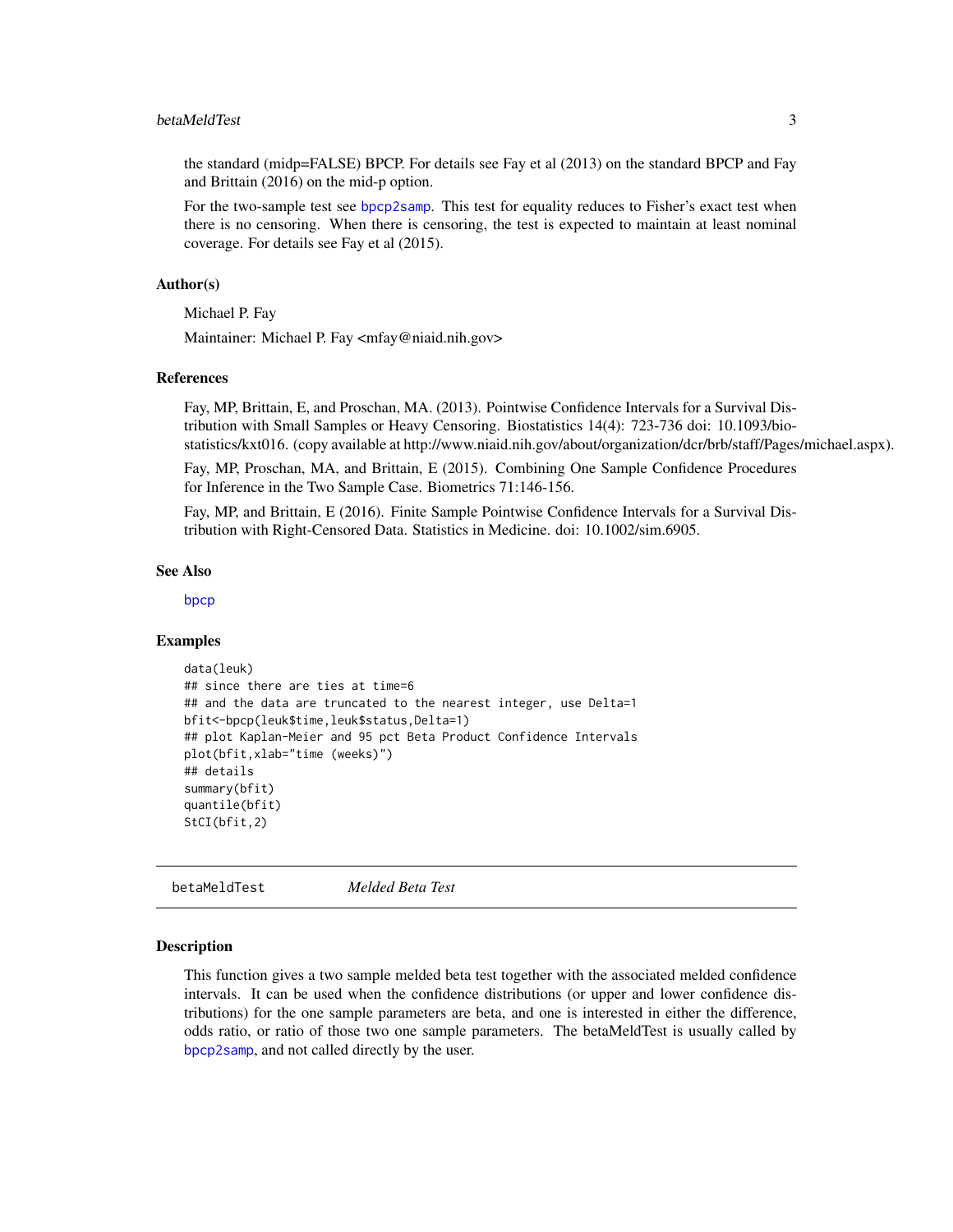#### Usage

```
betaMeldTest(betaParms1, betaParms2,
   nullparm = NULL,
    parmtype = c("difference", "oddsratio", "ratio"),
    conf. level = 0.95, conf.int = TRUE,alternative = c("two.sided", "less", "greater"),
    eps = 10^{\circ}-8, dname = "", estimate1 = NA, estimate2 = NA)
```
# Arguments

| betaParms1  | a list of the beta parameters for group 1                                                                           |
|-------------|---------------------------------------------------------------------------------------------------------------------|
| betaParms2  | a list of the beta parameters for group 2                                                                           |
| nullparm    | null value of the parameter of interest, default of NULL gives 0 if parmtype='difference'<br>and 1 otherwise        |
| parmtype    | parameter type for comparing the survival function of the two groups, either<br>'difference' 'ratio' or 'oddsratio' |
| conf.level  | confidence level, e.g., 0.95                                                                                        |
| conf.int    | logical, calculate confidence interval?                                                                             |
| alternative | character, either 'two.sided','less', or 'greater'                                                                  |
| eps         | small value to make integration tractable                                                                           |
| dname       | name describing data                                                                                                |
| estimate1   | estimate of mean for beta parameter of group 1 (statistic of htest object)                                          |
| estimate2   | estimate of mean for beta parameter for group 2 (parameter of htest object)                                         |

#### Details

If the upper and lower confidence distributions for both samples are described by beta distributions, then you can create a CD test using this function. For example, if you have sample 1 is binomial with x (with  $0 < x < n$ ) out of n positive responses, then the 100(1-alpha) confidence interval is qbeta(alpha/2, x, n-x+1) and qbeta(1-alpha/2, x+1, n-x). So the lower confidence distribution is beta with parameters a=x and b=n-x+1, and the upper CD is beta with parameters  $a=x+1$  and  $b=n-x$ .

# Value

an object of class 'htest'

#### Examples

```
fisher.test(matrix(c(4,5,2,22),2,2),alternative="greater")
```

```
betaMeldTest(
   betaParms1=list(alower=2,blower=22+1,aupper=2+1,bupper=22),
   betaParms2=list(alower=4,blower=5+1,aupper=4+1,bupper=5),
   alternative="greater",parmtype="oddsratio",
   estimate1=2/24,estimate2=4/9)
```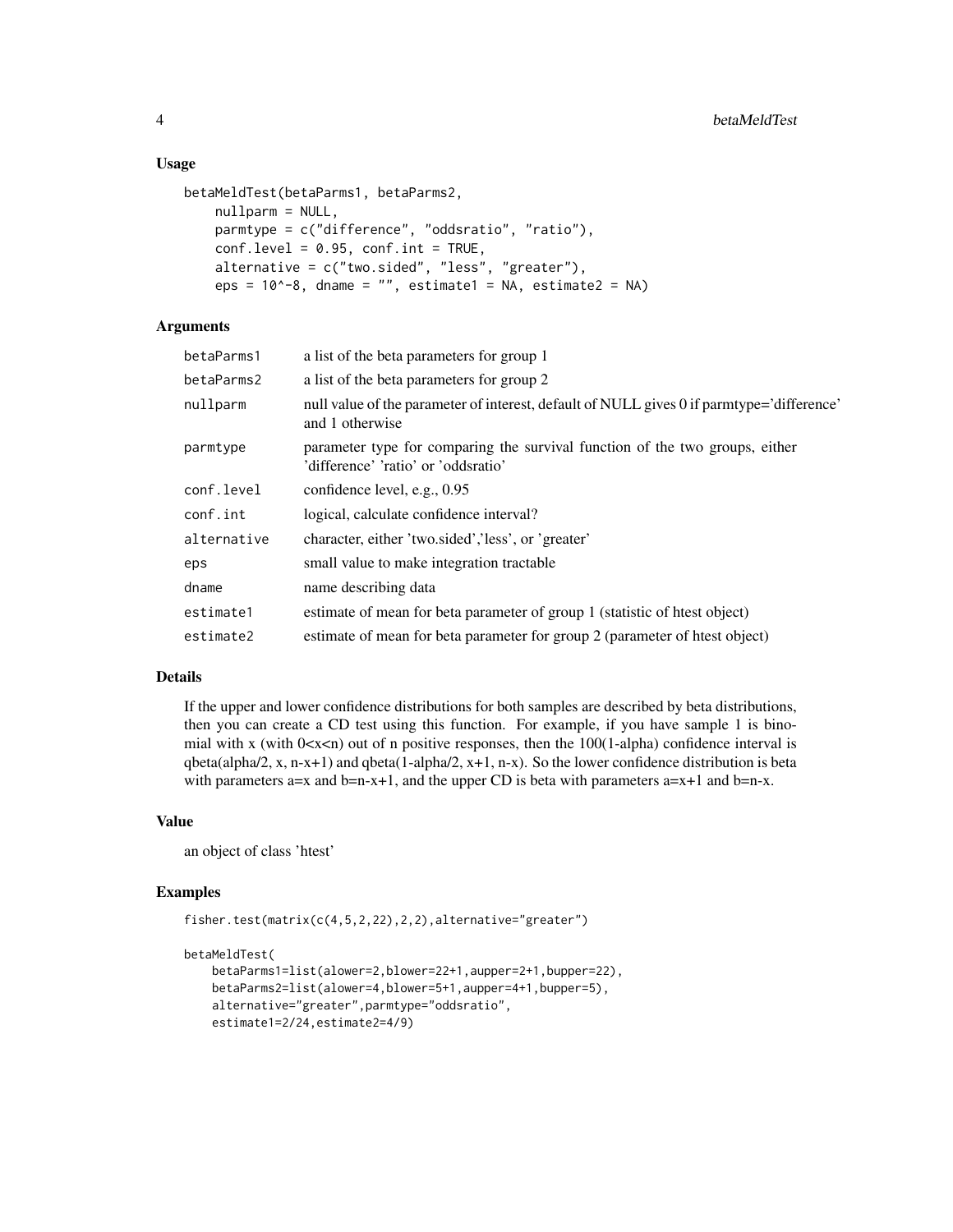<span id="page-4-1"></span><span id="page-4-0"></span>

Tests for dissimilarity between two groups in their survival distributions at a fixed point in time. Can operationalize that dissimilarity as 'difference', 'ratio' or 'oddsratio'.

#### Usage

```
bpcp2samp(time, status, group, testtime,
    parmtype = c("difference", "oddsratio", "ratio"),
    nullparm = NULL,
    alternative = c("two(sided", "less", "greater"),conf. level = 0.95,
    midp=FALSE,
    control = bpcp2sampControl())
```
# Arguments

| time        | time to event for each observation                                                                                  |
|-------------|---------------------------------------------------------------------------------------------------------------------|
| status      | status of event time, 1 is observed, 0 is right censored                                                            |
| group       | group for test, should have two levels, to change order use as factor and change<br>order of levels                 |
| testtime    | fixed time when you want to test for a difference                                                                   |
| parmtype    | parameter type for comparing the survival function of the two groups, either<br>'difference' 'ratio' or 'oddsratio' |
| nullparm    | null value of the parameter of interest, default of NULL gives 0 if parmtype='difference'<br>and 1 otherwise        |
| alternative | character, either 'two.sided','less', or 'greater'                                                                  |
| conf.level  | confidence level, e.g., 0.95                                                                                        |
| midp        | logical, do mid-p tests and confidence intervals?                                                                   |
| control     | list of control parameters, see bpcp2sampControl                                                                    |
|             |                                                                                                                     |

#### Details

The melded confidence interval method is a very general procedure to create confidence intervals for the two sample tests by combining one sample confidence intervals. If S1 and S2 are the survival value at testtime from sample 1 (first value of group) and sample 2 (second value of group) respectively, then we can get confidence intervals on the S2-S1 (parmtype='difference'), S2/S1 (parmtype='ratio'), or  $(S2*(1-S1))/(S1*(1-S2))$  (parmtype='oddsratio').

The resulting melded CIs appear to guarantee coverage as long as the one sample confidence intervals from which the melded CIs are derived have guaranteed coverage themselves. So since we use the BPCP for the one sample intervals and they appear to guarantee coverage (see Fay, Brittain,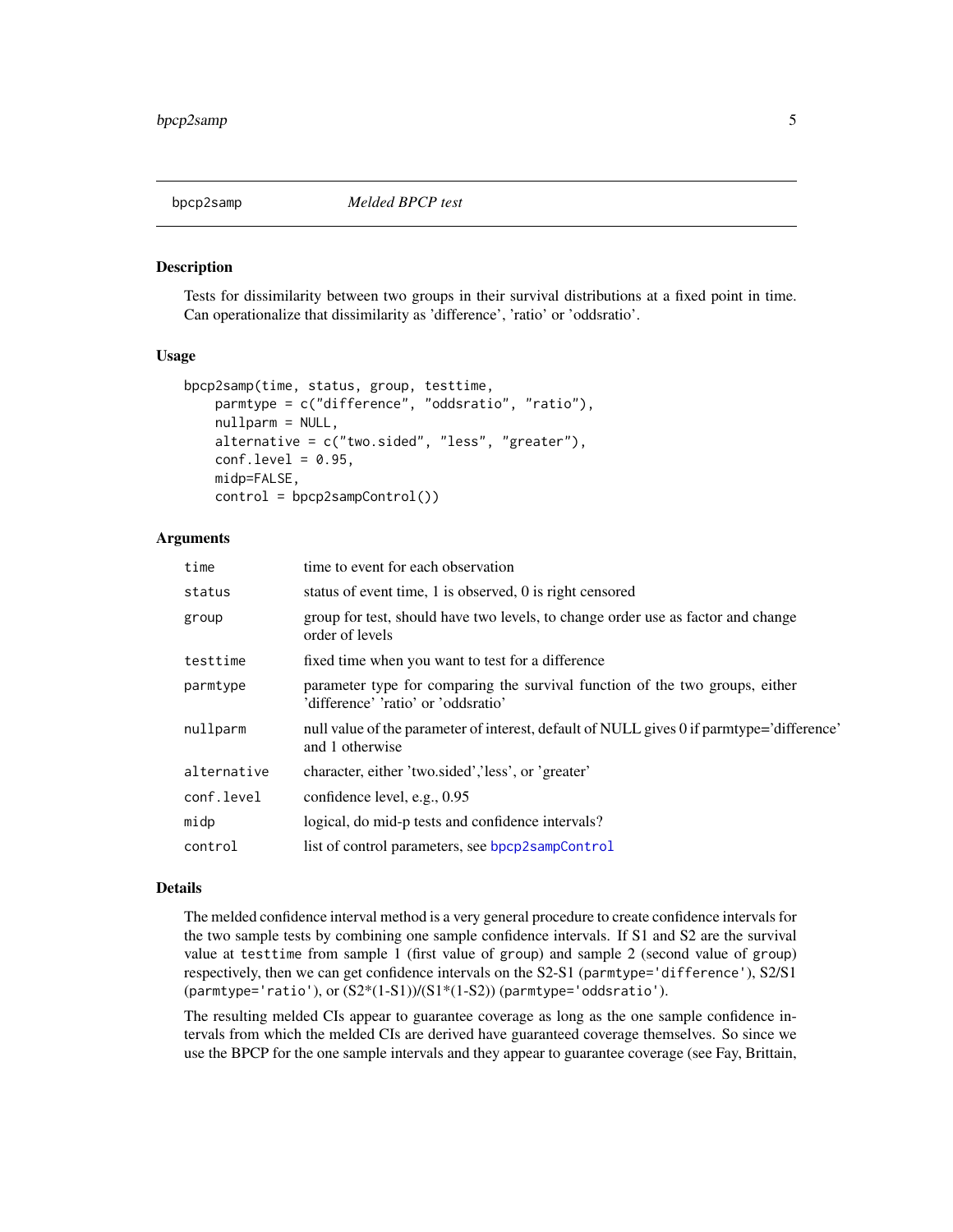and Proschan, 2013), we expect the melded BPCP intervals to have at least nominal coverage. Note that when there is no censoring the melded CIs derived from the one-sample BPCPs, give matching inferences to Fisher's exact test (i.e., give theoretically identical p-values) when testing the null hypothesis of equality (S1=S2). For details see Fay, Proschan and Brittain (2015).

The original melded CIs focused on combining one sample CIs that that guarantee coverage. We can apply the melding to other CIs as well, such as the mid-p style CIs. The mid-p CIs are not designed to guarantee coverage, but are designed to have close to the nominal coverage 'on average' over all the possible values of the parameters. The usual p-value is derived from Pr[ see observed data or more extreme under null], while the mid p-value version comes from  $(1/2)$  Pr[see obs data] + Pr[ see more extreme data]. Mid-p CIs come from inverting the test that uses the mid p-value instead of the usual p-value.

# Value

A list with class "htest" containing the following components:

| statistic   | estimate of S1, survival at test time for group 1                                              |
|-------------|------------------------------------------------------------------------------------------------|
| parameter   | estimate of S2, survival at test time for group 2                                              |
| p.value     | p-value for the test                                                                           |
| conf.int    | a confidence interval for the parameter determined by parmtype                                 |
| estimate    | estimate of parameter determined by parmtype                                                   |
| null.value  | the specificed null hypothesized value of the parameter determined by parmtype                 |
| alternative | type of alternative with respect to the null value, either 'two sided', 'greater' or<br>'less' |
| method      | a character string describing the test                                                         |
| data.name   | a character string describing the parameter determined by parmtype                             |

### Author(s)

Michael P. Fay

#### References

Fay, MP, Brittain, E, and Proschan, MA. (2013). Pointwise Confidence Intervals for a Survival Distribution with Small Samples or Heavy Censoring. Biostatistics 14(4): 723-736 doi: 10.1093/biostatistics/kxt016. (copy available at http://www.niaid.nih.gov/about/organization/dcr/brb/staff/Pages/michael.aspx).

Fay, MP, Proschan, MA, and Brittain, E (2015) Combining One Sample Confidence Procedures for Inferences in the Two Sample Case. Biometrics 71:146-156.

#### Examples

```
data(leuk2)
bpcp2samp(leuk2$time,leuk2$status,leuk2$treatment,35,parmtype="ratio")
```
bpcp2samp(leuk2\$time,leuk2\$status,leuk2\$treatment,35,parmtype="difference")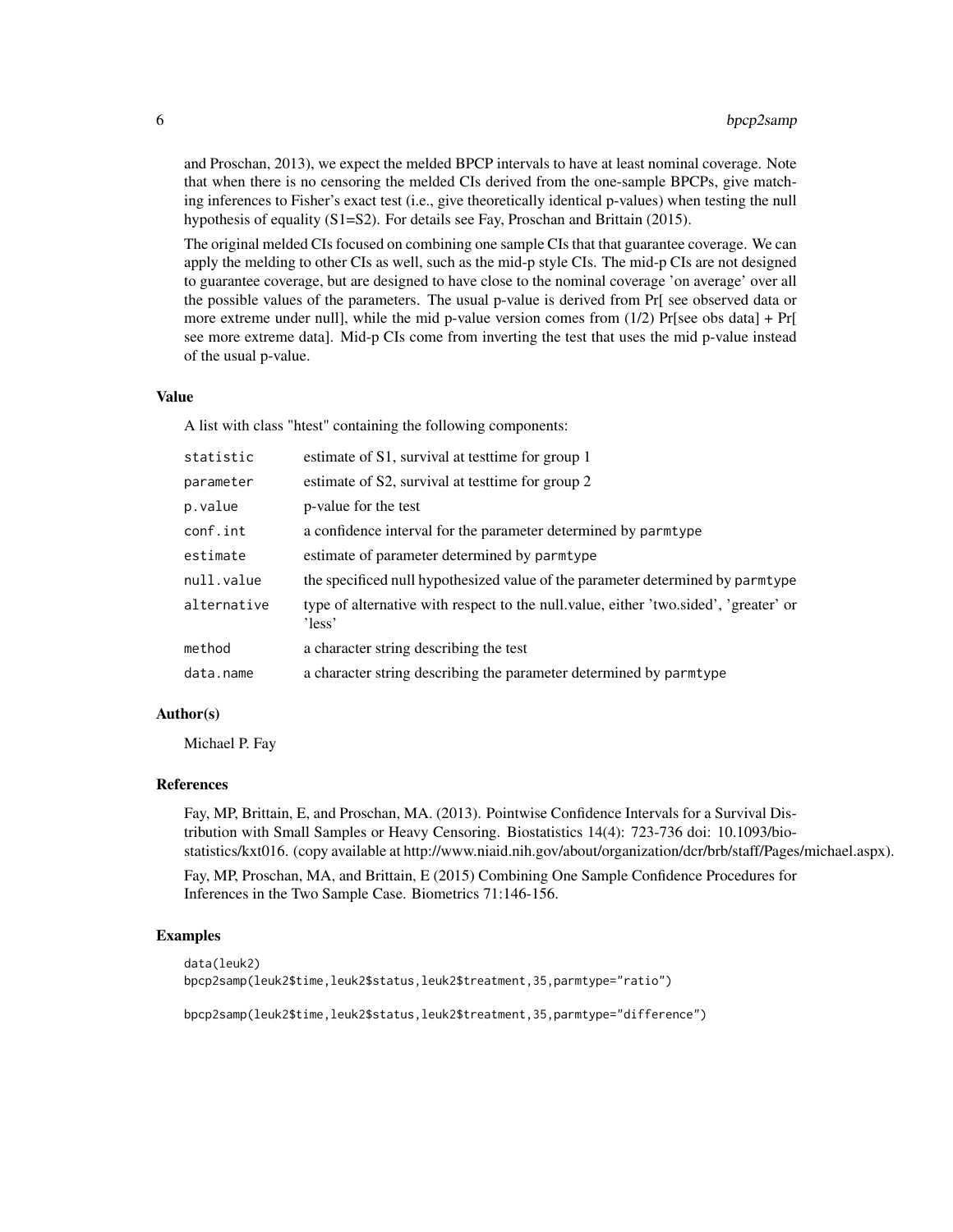<span id="page-6-1"></span><span id="page-6-0"></span>Call function to change any one of options, and outputs a list with all defaults except argument that you changed.

# Usage

```
bpcp2sampControl(Delta = 0, stype = "km", eps = 10^{\circ}-8,
    nmc=10^6, method="mm.mc", seed=391291)
```
# Arguments

| Delta  | width of grouped confidence intervals, defaults to 0                                                                            |
|--------|---------------------------------------------------------------------------------------------------------------------------------|
| stype  | type of survival estimate, either "km" for Kaplan-Meier or "mue" for median<br>unbiased estimator                               |
| eps    | small value to make integration tractable                                                                                       |
| nmc    | number of Monte Carlo replications                                                                                              |
| method | either 'mm.mc' (method of moments for one sample, meld with Monte Carlo)<br>or 'mc.mc' (Monte Carlo for one sample and melding) |
| seed   | random number seed, if NULL do not set random number seed                                                                       |

# Details

We set the seed by default, so that the same data set will always give the same results. If you are doing simulations, this setting of the seed will give problems. So use seed=NULL.

# Value

A list containing the 6 arguments.

# See Also

[bpcp2samp](#page-4-1)

# Examples

bpcp2sampControl(Delta=1)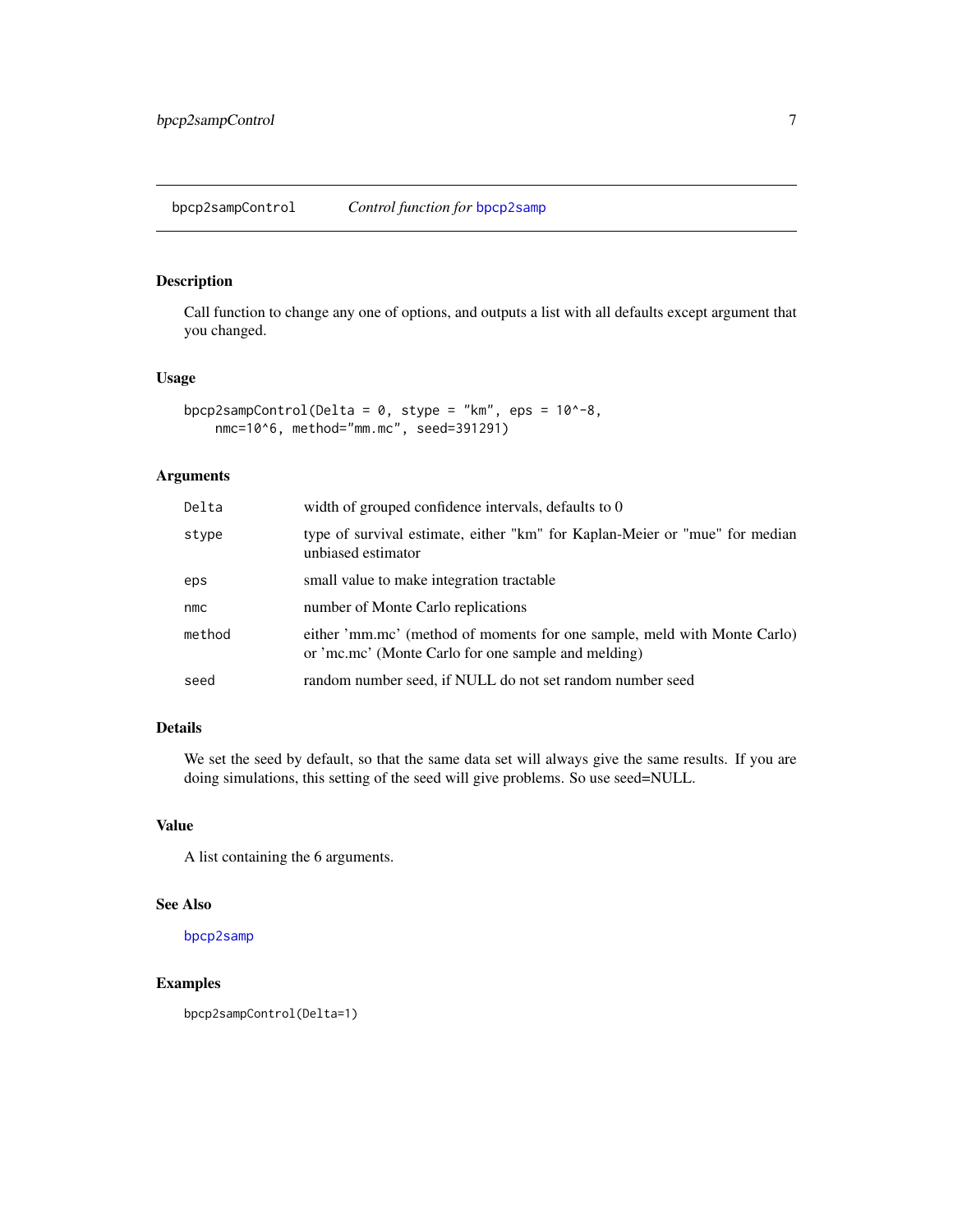Function that returns a list of arguments.

#### Usage

```
bpcpControl(midpMMTol = .Machine$double.eps^0.25,
    seed=49911,
    tolerance=.Machine$double.eps^0.5)
```
# Arguments

| midpMMTol | value used for tol argument in unit cost call for calculating the midp method of<br>moments method.                                                               |
|-----------|-------------------------------------------------------------------------------------------------------------------------------------------------------------------|
| seed      | seed for set, seed() when using Monte Carlo method. If is, null(seed) then do not<br>set the seed.                                                                |
| tolerance | lowest positive value, such that $abs(x-y)$ < tolerance treats x as equal to y. Used<br>in bpcp for seeing if difference between times are equal to Delta or not. |

#### Details

When doing simulations on the Monte Carlo method, set seed=NULL. Then the seed will not be set at each replication. The default is to set the seed to 49911, so two analyses of the same data on the same version of R will give identical results.

# Value

A list with components named as the arguments.

fixtdiff *Two sample test for Difference in Survival at Fixed Time*

# Description

Asymptotic two sample tests for difference in survival at a fixed time, using normal approximations and transformations. See Klien, et al (2007) for details.

#### Usage

```
fixtdiff(time,status,group, testtime,
   trans=c("identity","cloglog","log"),
   varpooled=TRUE, correct=FALSE, doall=FALSE)
```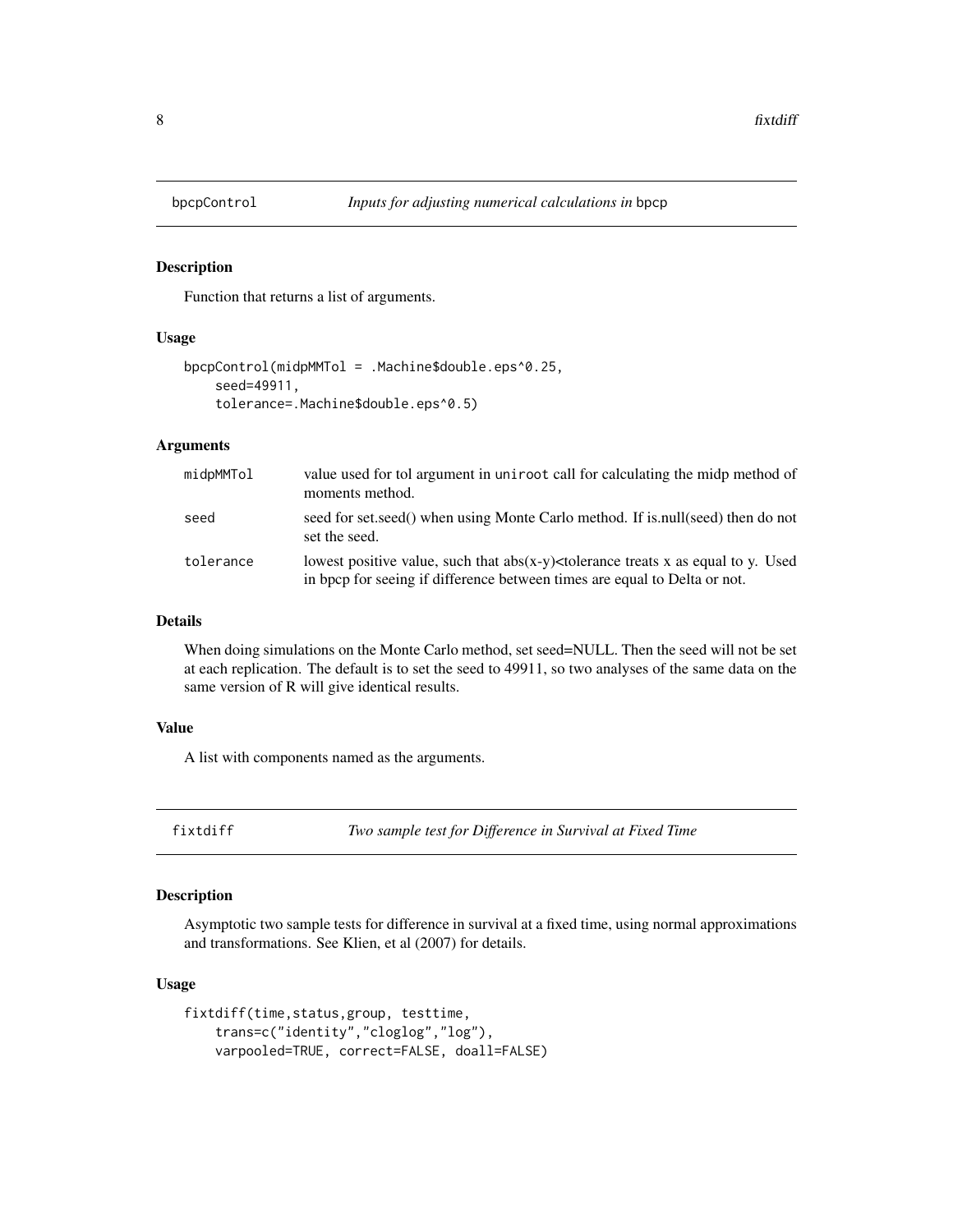#### <span id="page-8-0"></span>fixtdiff 9

#### Arguments

| time      | time to event for each observation                                                                                |
|-----------|-------------------------------------------------------------------------------------------------------------------|
| status    | status of event time, 1 is observed, 0 is right censored                                                          |
| group     | group for test, should have two levels, to change order use as factor and change<br>order of levels               |
| testtime  | fixed time when you want to test for a difference                                                                 |
| trans     | type of transformation, one of 'identity', 'cloglog' or 'log'                                                     |
| varpooled | logical, pool the variance?                                                                                       |
| correct   | logical, do continuity correction? Continuity correction for when trans='identity'<br>and varpooled (see Warning) |
| doall     | logical, do all transformations and corrections                                                                   |

#### Details

This function provides p-values for the two sample tests that the survival distributions are equal at time testtime. The tests are asymptotically normal tests and are described in Klein, et al (2007). These functions are mostly for simulations to evaluate the melded BPCP tests, see [bpcp2samp](#page-4-1) and Fay et al (2015).

#### Value

A list with the following components:

| plo | one-sided p-value, alternative: S1(testtime)>S2(testtime)                          |
|-----|------------------------------------------------------------------------------------|
| phi | one-sided p-value, alternative: S1(testtime) <s2(testtime)< td=""></s2(testtime)<> |
| p2  | two-sided p-value, $min(1,2 * p \cdot b)$                                          |

# Warning

Continuity correction derived from the case with no censoriing (see Fleiss et al 3rd edition, pp. 50-55). May not make sense when there is censoring. Use at own risk.

#### Author(s)

Michael P. Fay

# References

Fay, MP, Proschan, MA, and Brittain, E (2015) Combining One Sample Confidence Procedures for Inferences in the Two Sample Case. Biometrics 71:146-156.

Fleiss, Levin, Paik (2003) Statistical Methods for Rates and Proportions, 3rd edition.

Klein, Logan, Harhoff, and Andersen (2007). Analyzing survival curves at a fixed point in time. Statistics in Medicine 26(24): 4505-4519.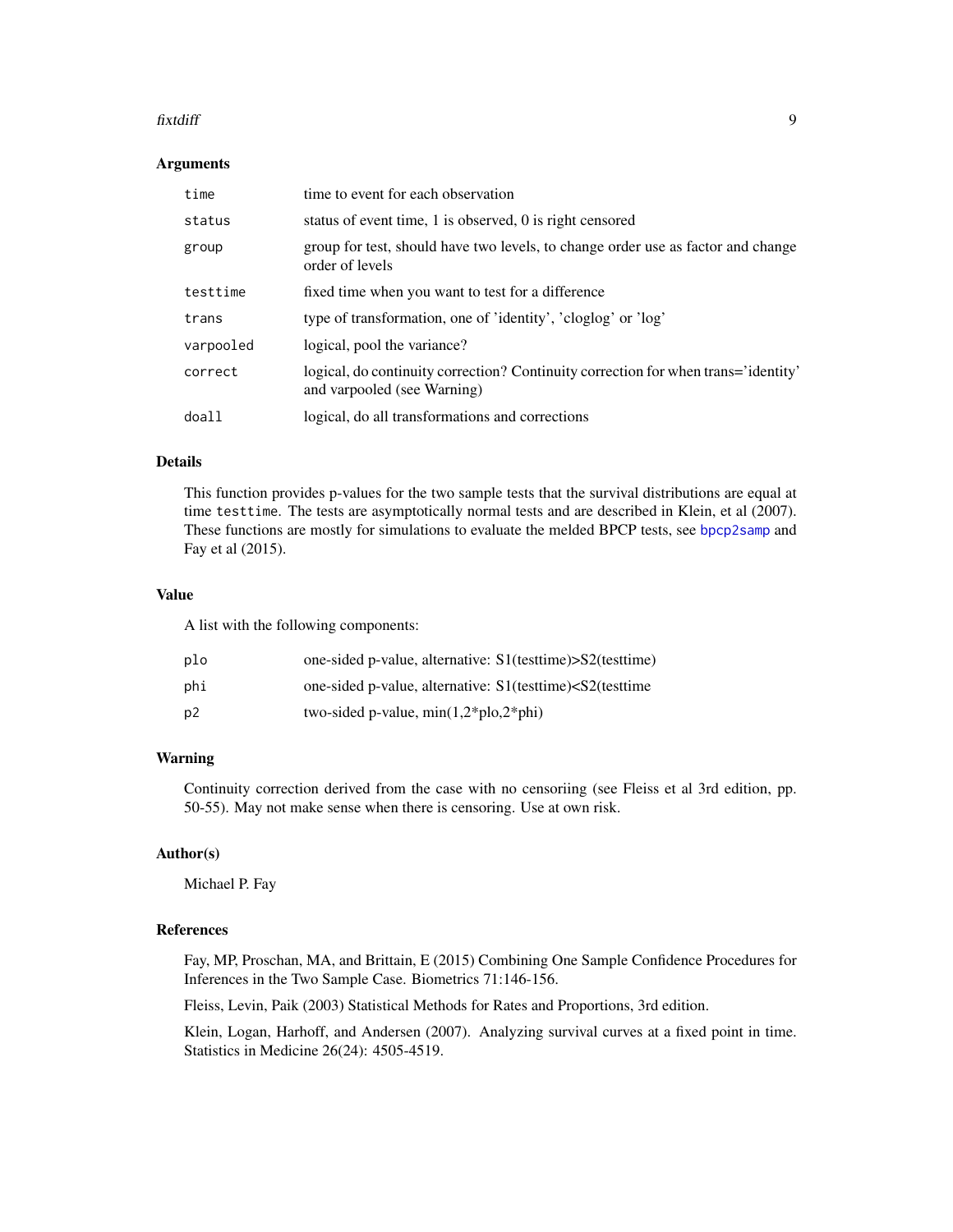# Examples

```
data(leuk2)
# Note that since the Kaplan-Meier survival at time=35 goes to
# zero for one group, the results for the log and cloglog
# transformations are undefined
fixtdiff(leuk2$time,leuk2$status,leuk2$treatment,35,doall=TRUE)
```
kmci.object *Kaplan-Meier (Survival Curve) Confidence Interval Object*

# <span id="page-9-1"></span>Description

The kmci class is returned by the functions [kmciTG](#page-11-1) or [kmciSW](#page-11-1). The class represents a fitted survival curve with pointwise confidence intervals.

Unlike the [kmciLR](#page-10-1) class, which allows for confidence intervals to change at any time point, the kmci class only has the confidence intervals change at observed failures.

Objects of this class has methods for the functions summary, plot, lines.

# Arguments

| time       | the time points of observed failures (assumed surv and lower and upper steps<br>that these times) |
|------------|---------------------------------------------------------------------------------------------------|
| cens       | time points where there is censoring but no observed failure                                      |
| surv       | the estimate of survival at time $t+0$ . This is a vector.                                        |
| upper      | upper confidence limit for the survival curve.                                                    |
| lower      | lower confidence limit for the survival curve.                                                    |
| conf.level | the level of the confidence limits, e.g., $0.95$ .                                                |

#### **Structure**

The following components must be included in a legitimate kmci object.

# See Also

[kmciLR.object](#page-10-2) [plot.kmci](#page-18-1), [summary.kmci](#page-23-1), [StCI.kmci](#page-21-1), [median.kmci](#page-19-1), [quantile.kmci](#page-19-1).

<span id="page-9-0"></span>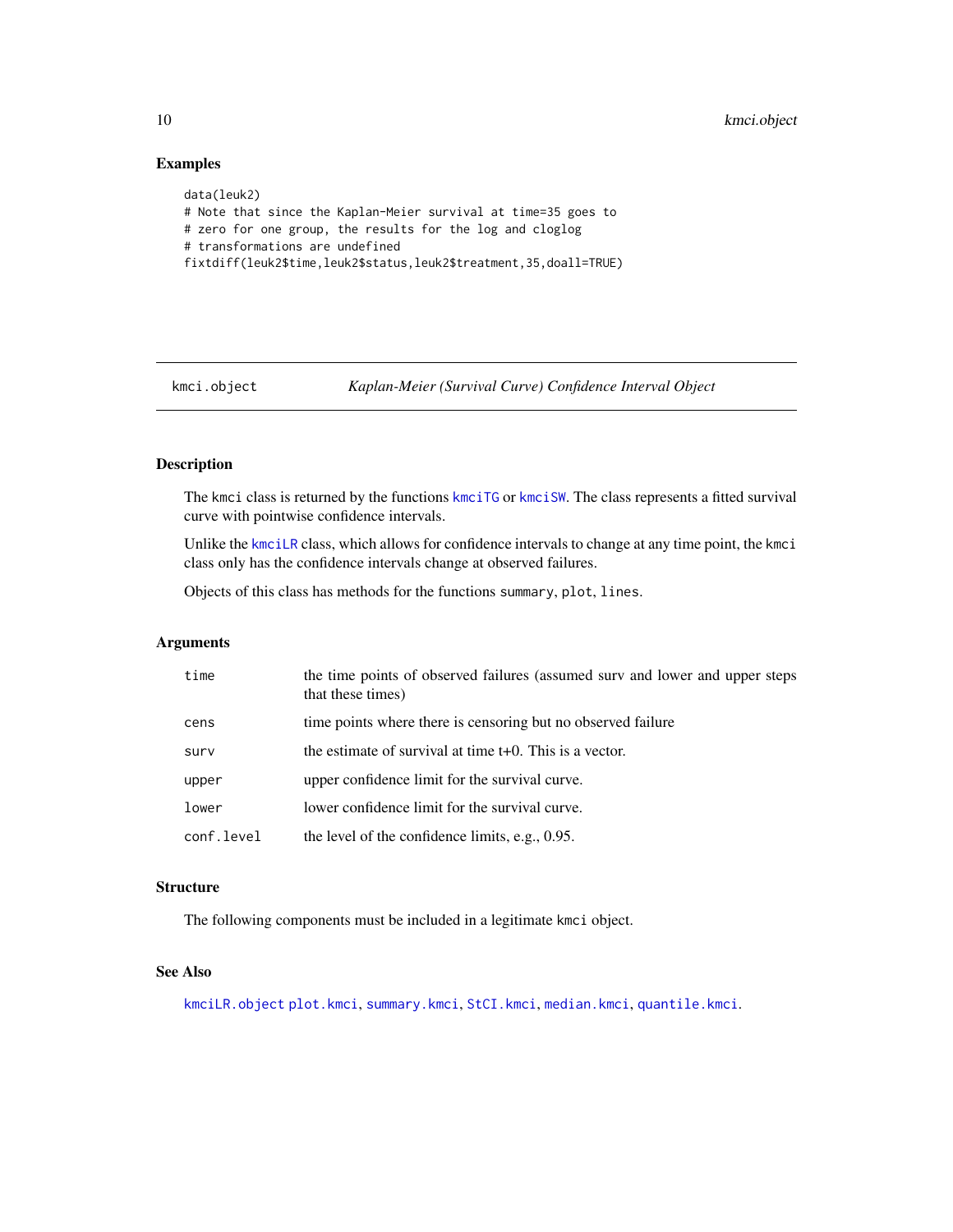<span id="page-10-2"></span><span id="page-10-1"></span><span id="page-10-0"></span>The kmciLR class returned by the functions [bpcp](#page-11-1) or [kmciBorkowf](#page-11-1), and represents a fitted survival curve with pointwise confidence intervals.

The kmciLR class allows for confidence intervals to change at any time point, while the [kmci](#page-9-1) class only has the confidence intervals change at observed failures.

Objects of this class has methods for the functions summary, plot, lines.

# Arguments

| cens       | time points where there is censoring but no observed failure                           |
|------------|----------------------------------------------------------------------------------------|
| surv       | the estimate of survival in the interval described by L and R. This is a vector.       |
| upper      | upper confidence limit for the survival curve in the interval described by L and<br>R. |
| lower      | lower confidence limit for the survival curve in the interval described by L and<br>R. |
| L          | vector of left ends of interval associated with lower and upper                        |
| Lin        | vector of logicals, should left end of interval be included?                           |
| R          | vector of right ends of interval associated with lower and upper                       |
| Rin        | vector of logicals, should right end of interval be included?                          |
| Interval   | character vector describing intervals                                                  |
| stype      | character vector giving type of survival estimate, either 'km' or 'mue'                |
| conf.level | the level of the confidence limits, e.g., 0.95.                                        |

# **Structure**

The following components must be included in a legitimate kmciLR object.

# See Also

[plot.kmci](#page-18-1), [summary.kmci](#page-23-1), [StCI.kmci](#page-21-1), [median.kmci](#page-19-1), [quantile.kmci](#page-19-1).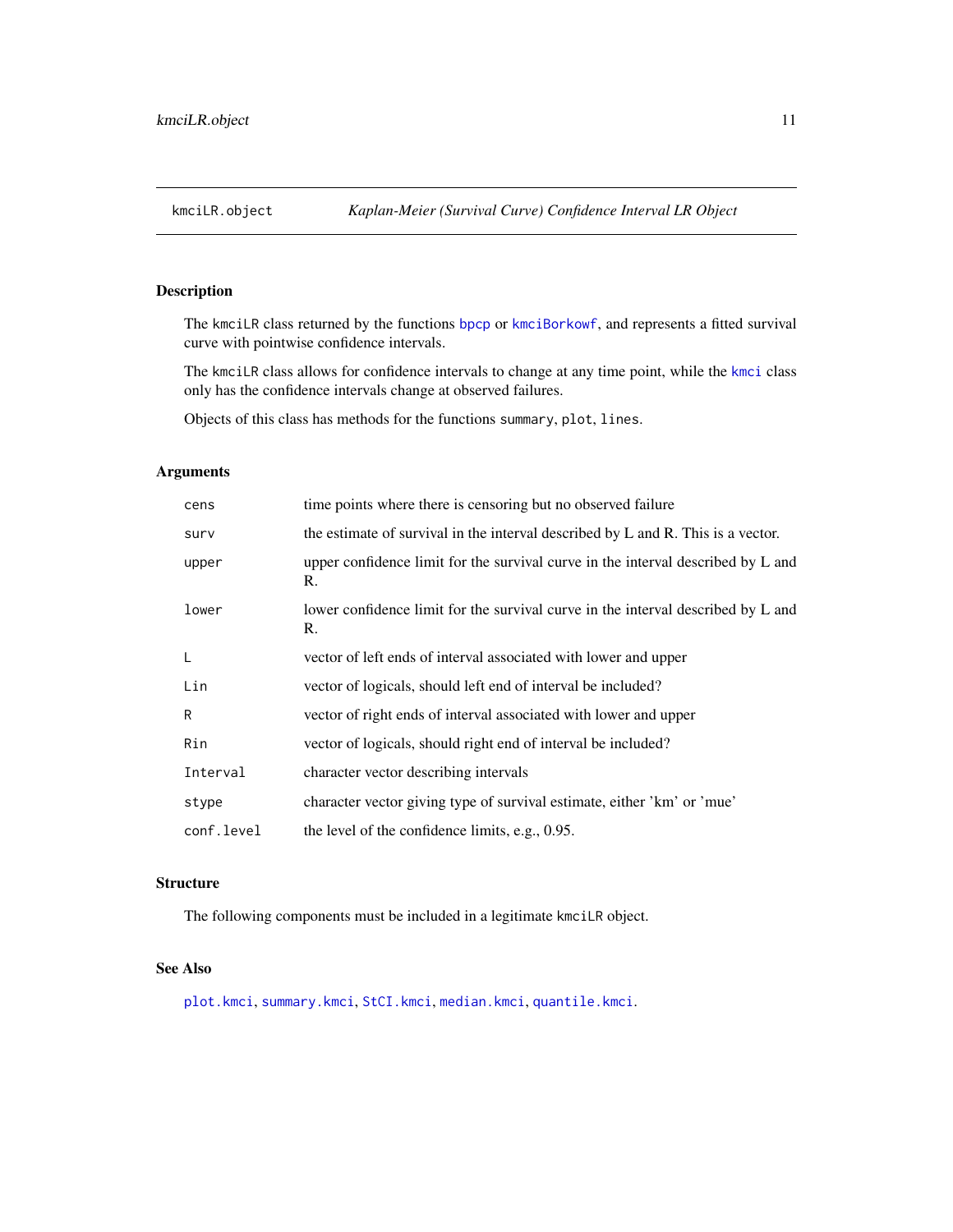These functions give several different methods for calculating pointwise confidence intervals for the survival distribution for right censored data. The recommended confidence intervals are the beta product ones given by bpcp.

The other confidence intervals are included primarily to show that the beta product confidence procedure (using bpcp) has better coverage than the best alternatives. See details for a description of all the methods.

#### Usage

```
bpcp(time,status,nmc=0,alpha=.05,Delta=0,stype="km",midp=FALSE,
   monotonic=NULL, control=bpcpControl())
```

```
kmciBorkowf(time, status, type="log", alpha = 0.05)
kmtestBoot(time, status, tstar, pstar, M = 1000, alpha = 0.05)
kmtestConstrainBoot(time, status, tstar, pstar, M = 1000, alpha = 0.05)
kmtestConstrainBeta(time,status,tstar,pstar,alpha=.05)
kmciSW(time, status, alpha = 0.05)
kmciTG(time, status, alpha = 0.05)
kmci1TG(time, status, tstar, alpha = 0.05)
```

```
kmtestALL(time,status,t0,S0,cens=NULL,M=1000,NMC=10^5,alpha=0.05)
```
#### Arguments

| time      | time to event or censoring                                                                                                       |
|-----------|----------------------------------------------------------------------------------------------------------------------------------|
| status    | status vector, 1 is event, 0 is censoring                                                                                        |
| alpha     | 1- conf.level                                                                                                                    |
| nmc       | number of Monte Carlo replications from each beta distribution, nmc=0 means<br>use method of moments for beta parameters instead |
| NMC       | same as nmc                                                                                                                      |
| Delta     | width of grouped confidence intervals, defaults to $0$ (rarely need to change this,<br>even with ties, see details)              |
| stype     | type of survival estimate, either "km" for Kaplan-Meier or "mue" for median<br>unbiased estimator                                |
| midp      | logical, calculate the mid-p type of interval?                                                                                   |
| monotonic | logical, force lower and upper confidence limits to be monotonic over time? If<br>NULL: nmc=0 gives TRUE, nmc>0 gives FALSE      |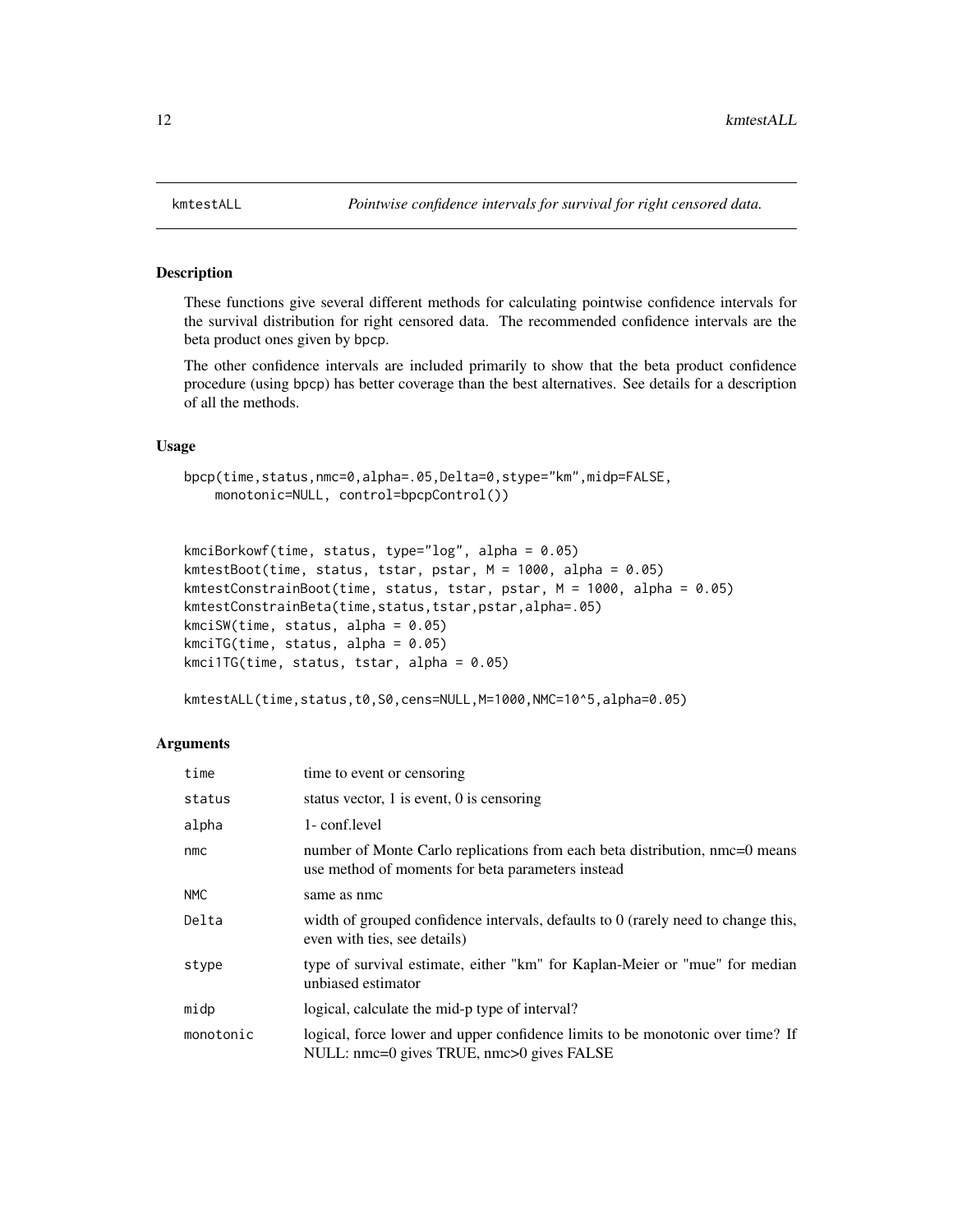#### <span id="page-12-0"></span>kmtestALL 13

| control | list with arguments for adjusting numeric calculation. Generally does not need<br>to be changed. See bpcpControl           |  |  |  |
|---------|----------------------------------------------------------------------------------------------------------------------------|--|--|--|
| tstar   | time to test survival distribution                                                                                         |  |  |  |
| pstar   | null survival distribution                                                                                                 |  |  |  |
| M       | number of bootstrap replications                                                                                           |  |  |  |
| t0      | null hypothesis time for survival test                                                                                     |  |  |  |
| S0      | null hypothesis value of survival at to                                                                                    |  |  |  |
| cens    | vector of censoring times (even those with failures before it), used for Binomial<br>test. If NULL gives NA for binom test |  |  |  |
| type    | see details                                                                                                                |  |  |  |

# Details

The standard beta product confidence procedure (i.e., with midp=FALSE) will give pointwise confidence intervals for right censored data with the following properties. When there is no censoring or Progressive Type II censoring the BPCP guarantees central coverage (e.g., the error rate on either side of the 95 percent confidence interval is guaranteed to be less than 2.5 percent). For general independent censoring the BPCP is asymptotically equivalent to standard methods such as the normal approximation with Greenwood variance, and hence the BPCP (as with the other confidence interval given here) goes to the correct confidence interval for any t.

There is also a mid-p version of the BPCP. The BPCP is derived from using the known distribution of the failure times, and acting conservatively between the failure times (see Fay, Brittain, and Proschan, 2013 for details). Instead of acting conservatively between the failure times, the midp=TRUE version combines the distributions for the previous failure and the future failure time (see Fay and Brittain, 2016).

For description of how bpcp with different values of Delta works, see "Beta Product Confidence Intervals for Discrete Failure Times" vignette (especially Section 2.2). Note especially that confidence intervals exactly at the failure times when Delta=0 are handled differently before Version 1.3.0 than from Version $\geq 1.3.0$ . For users not interested in details who only want to know the recommended confidence intervals on right censored data when ties are allowed, we recommend the bpcp function version 1.3.0 or greater using the default Delta=0 argument. That recommendation will give pointwise confidence intervals that treats ties similarly to the way that the Kaplan-Meier estimator treats ties, and hence will give confidence intervals that enclose the Kaplan-Meier estimate.

Now we describe the other methods. In general the functions are of three naming types: kmtestXX, kmci1XX and kmciXX, where XX changes for different methods. Functions kmtestXX only test whether S(tstar)=pstar and return a vector of 1s for reject and 0s for fail to rejecting either of the onesided or the two-sided hypotheses. Functions kmci1XX only give confidence intervals at S(tstar), while kmciXX give confidence intervals for all values of t. The standard methods calculate the confidence intervals at the observed failure times and carry them forward (e.g., kmciTG, kmciSW) and the results are objects of class kmci. More involved methods allow confidence intervals to change after censored objects (e.g., kmciBorkowf, bpcp) and the results are objects of class kmciLR.

The function kmtestBoot tests S(tstar)=pstar using the nonparametric bootstrap (sampling vectors of (time,status) with replacement) with the percentile method as described in Efron (1981). The function kmtestConstrainBoot and kmtestConstrainBeta tests S(tstar)=pstar using the constrained Bootstrap or constrained Beta method described in Barber and Jennison (1999).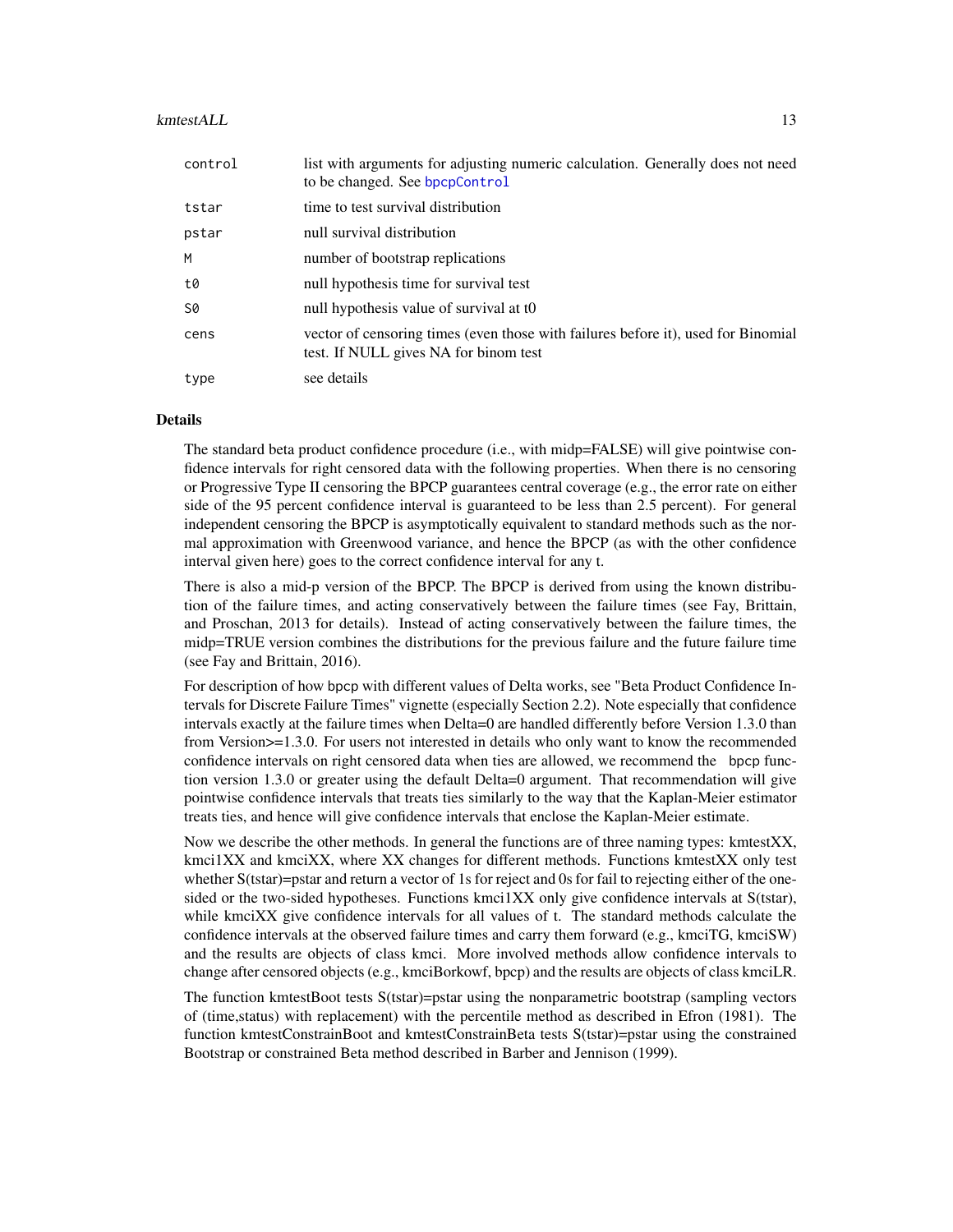<span id="page-13-0"></span>The function kmci1TG does a confidence interval only at tstar, while kmciTG does a confidence interval at all the observed event times. The method can be derived as a likelihood ratio test and is described in Thomas and Grunkemeier (1975). It has asymptoticly correct coverage, which is rigorously proved in Murphy (1995). You can also think of the method as the empirical likelihood applied to the survival distribution for right censored data (see Owen, 2001, p. 144-145).

The function kmciSW calculates confidence intervals using Edgeworth expansions as described in Strawderman and Wells (1997). Note, Strawderman, Parzen and Wells (1997) is easier to understand than Strawderman and Wells (1997).

Borkowf (2005) creates confidence intervals for the Kaplan-Meier survival estimate for right censored data. He allows the confidence interval to change at censoring times as well as at failure times.

Four types of confidence intervals may be selected. The asymptotic normal approximation (type="norm"), the shifted K-M estimate with normal approximation (type="norms"), the log transformed normal approximation using the delta method (type="log"), and the log transformed normal approximation using the delta method with the shifted K-M (type="logs").

The function kmtestALL performs hypothesis tests on all the methods except the unconstrained bootstrap method (unless M=0 then it does not test the constrained bootstrap method either). The output is a matrix with three columns with a value of 1 representing either (1) rejection for twosided test implying the estimate is greater than the null, (2) rejection for two-sided test implying the estimate less than the null, or (3) any rejection of the two-sided test. Each row represents a different test.

The [kmci](#page-9-1) or [kmciLR](#page-10-1) classes have the following methods: ["plot"](#page-18-1),["lines"](#page-18-1), ["summary"](#page-23-1), ["quantile"](#page-19-1), and ["median"](#page-19-1). Additionally, you can pull out survival and confidence intervals from these objects at specific times using ["StCI"](#page-21-1).

### Value

The functions return an object of class either [kmci](#page-9-1) or [kmciLR](#page-10-1) see details).

both kmci and kmciLR objects are lists, and both contain elements

| surv                                                               | survival distribution in interval                                                                  |  |  |  |  |
|--------------------------------------------------------------------|----------------------------------------------------------------------------------------------------|--|--|--|--|
| lower                                                              | lower pointwise confidence limit in interval                                                       |  |  |  |  |
| upper                                                              | upper pointwise confidence limit in interval                                                       |  |  |  |  |
| additionally the kmci objects have an element                      |                                                                                                    |  |  |  |  |
| time                                                               | time of survival or confidence interval                                                            |  |  |  |  |
| while the kmcil. R have intervals represented by the four elements |                                                                                                    |  |  |  |  |
|                                                                    | left endpoint of interval                                                                          |  |  |  |  |
| Lin                                                                | logical vector, include left endpoint?                                                             |  |  |  |  |
| R                                                                  | right endpoint of interval                                                                         |  |  |  |  |
| Rin                                                                | logical vector, include right endpoint?                                                            |  |  |  |  |
|                                                                    | and results from bpcp additionally have an element                                                 |  |  |  |  |
| betaParms                                                          | list with 4 elements of beta parameters associated with the CIs: alower, blower,<br>aupper, bupper |  |  |  |  |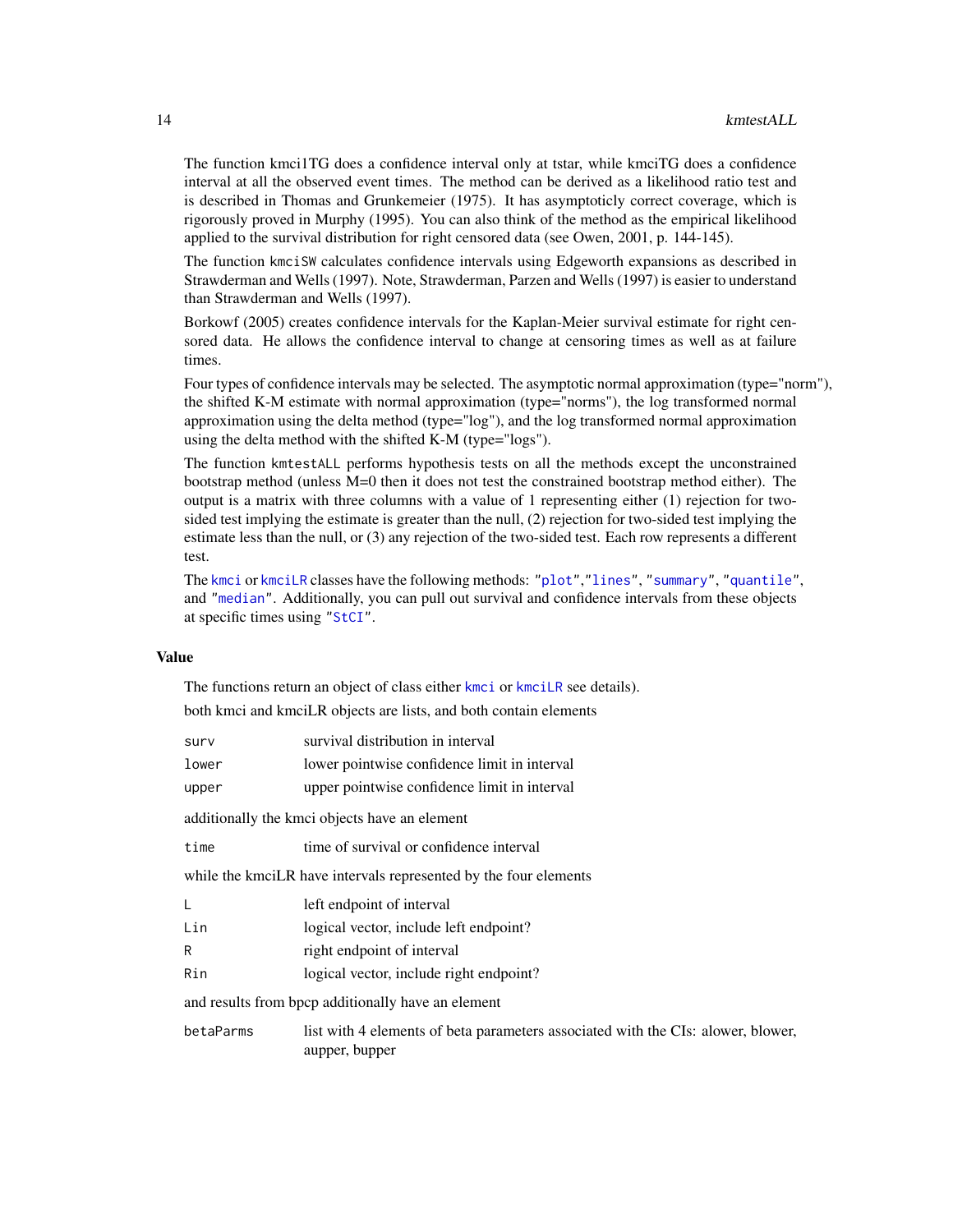#### <span id="page-14-0"></span>kmtestALL 15

#### Author(s)

Michael Fay

#### References

Fay, MP, Brittain, E, and Proschan, MA. (2013). Pointwise Confidence Intervals for a Survival Distribution with Small Samples or Heavy Censoring. Biostatistics 14 (4): 723-736. (copy available at http://www.niaid.nih.gov/about/organization/dcr/brb/staff/Pages/michael.aspx).

Fay, MP, and Brittain, E (2016). Finite Sample Pointwise Confidence Intervals for a Survival Distribution with Right-Censored Data. Statistics in Medicine. doi: 10.1002/sim.6905.

Barber and Jennison (1999) Biometrics, 55: 430-436.

Borkowf (2005) Statistics in Medicine, 24: 827-851.

Efron (1981) JASA 76:312-319.

Murphy (1995) JASA 90: 1399-1405.

Owen (2001) Empirical Likelihood. Chapman and Hall: New York.

Strawderman and Wells (1997) JASA 92:1356-1374.

Strawderman, Parzen and Wells (1997) Biometrics 53: 1399-1415.

Thomas and Grunkemeier (1975) JASA 70: 865-871.

#### See Also

The [kmci](#page-9-1) and [kmciLR](#page-10-1) objects have methods: ["plot"](#page-18-1),["lines"](#page-18-1), ["summary"](#page-23-1), ["quantile"](#page-19-1), and ["median"](#page-19-1),["StCI"](#page-21-1).

#### Examples

```
library(bpcp)
data(leuk)
```

```
### Recommended method is bpcp
### since the data are truncated to the nearest integer
### use Delta=1 option
out<-bpcp(leuk$time,leuk$status,Delta=1)
summary(out)
median(out)
plot(out)
```

```
### Borkowf 2005 method
norm<-kmciBorkowf(leuk$time,leuk$status,type="norm")
norms<-kmciBorkowf(leuk$time,leuk$status,type="norms")
## check Table VII of Borkowf
I<-c(1,2,3,5,7,8,9,11,13,15,17,19,21,23,25,27,29,31,33)
round(data.frame(lowerNorm=norm$lower[I],
    upperNorm=norm$upper[I],lowerNormS=norms$lower[I],
    upperNorms=norms$upper[I],row.names=norm$Interval[I]),3)
```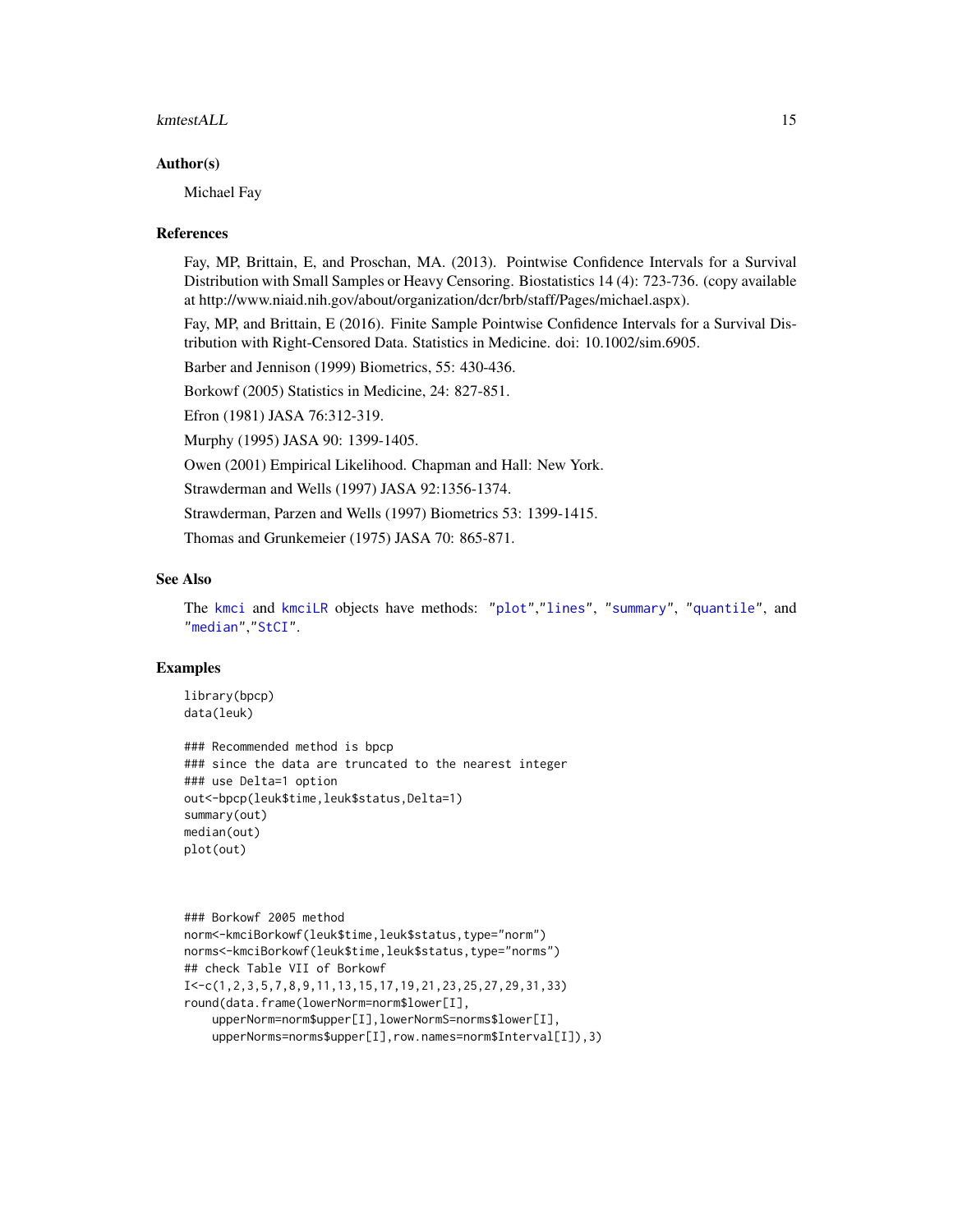```
16 leuk
```

```
### Strawderman and Wells (1997) method
swci<-kmciSW(leuk$time,leuk$status)
summary(swci)
### Thomas and Grunkemeier 1975 method
x<-kmciTG(leuk$time,leuk$status)
summary(x)
## compare to Table 1, Sample 2, of Thomas and Grunkemeier (1975)
StCI(x,c(10,20))
```
<span id="page-15-1"></span>

leuk *Acute Leukemia data (treatment only) from Freireich et al (1963).*

#### Description

This is only the 21 patients who received 6-mercaptopurine (6-MP). There were 21 patients who got placebo (see [leuk2](#page-16-1) for complete data).

See also Borkowf (2005)

# Usage

data(leuk)

#### Format

A data frame with 21 observations on the following 2 variables.

time time in remission (in weeks)

status event status, 1 is relapse, 0 is censored

# References

Borkowf (2005) Statistics in Medicine, 24: 827-851. Freireich et al (1963) Blood 21(6):699-716.

# See Also

[leuk2](#page-16-1) for complete data.

# Examples

data(leuk)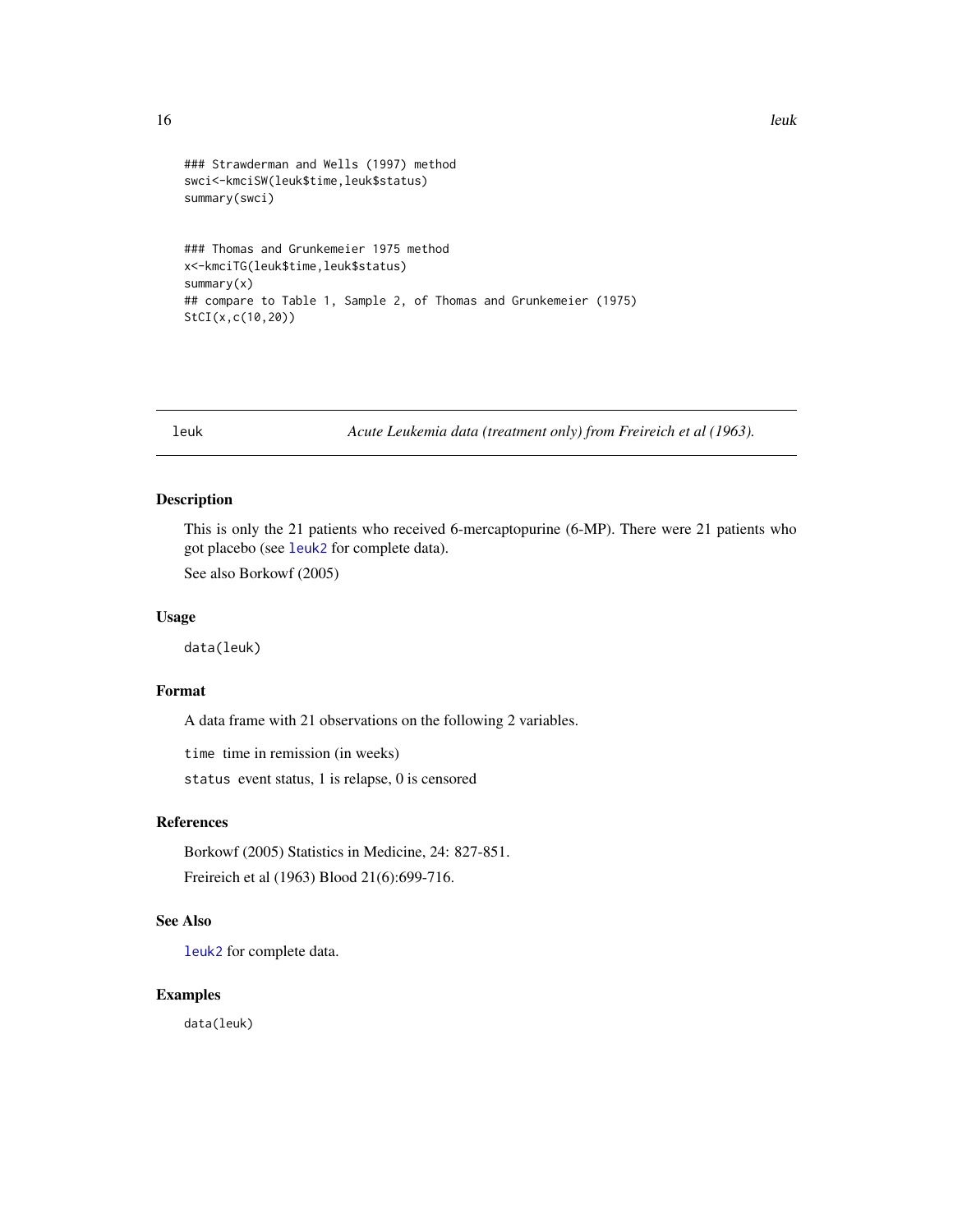<span id="page-16-1"></span><span id="page-16-0"></span>

In this study there were 21 pairs of subjects, and within each pair one subject received 6-mercaptopurine (6-MP) and one got placebo. The data are right censored.

See also Gehan (1965) who used the data ignoring the pairing so that he could illustrate his famous two-sample (non-paired) rank test.

#### Usage

data(leuk2)

# Format

A data frame with 42 observations on the following variables.

time time in remission (in weeks)

status event status, 1 is relapse, 0 is censored

treatment treatment group: either 'placebo' or '6-MP'

pair pair id number

# References

Gehan (1965) Biometrika 52:203-223.

Freireich et al (1963) Blood 21(6):699-716.

# See Also

[leuk](#page-15-1) is only the treated group

#### Examples

data(leuk2)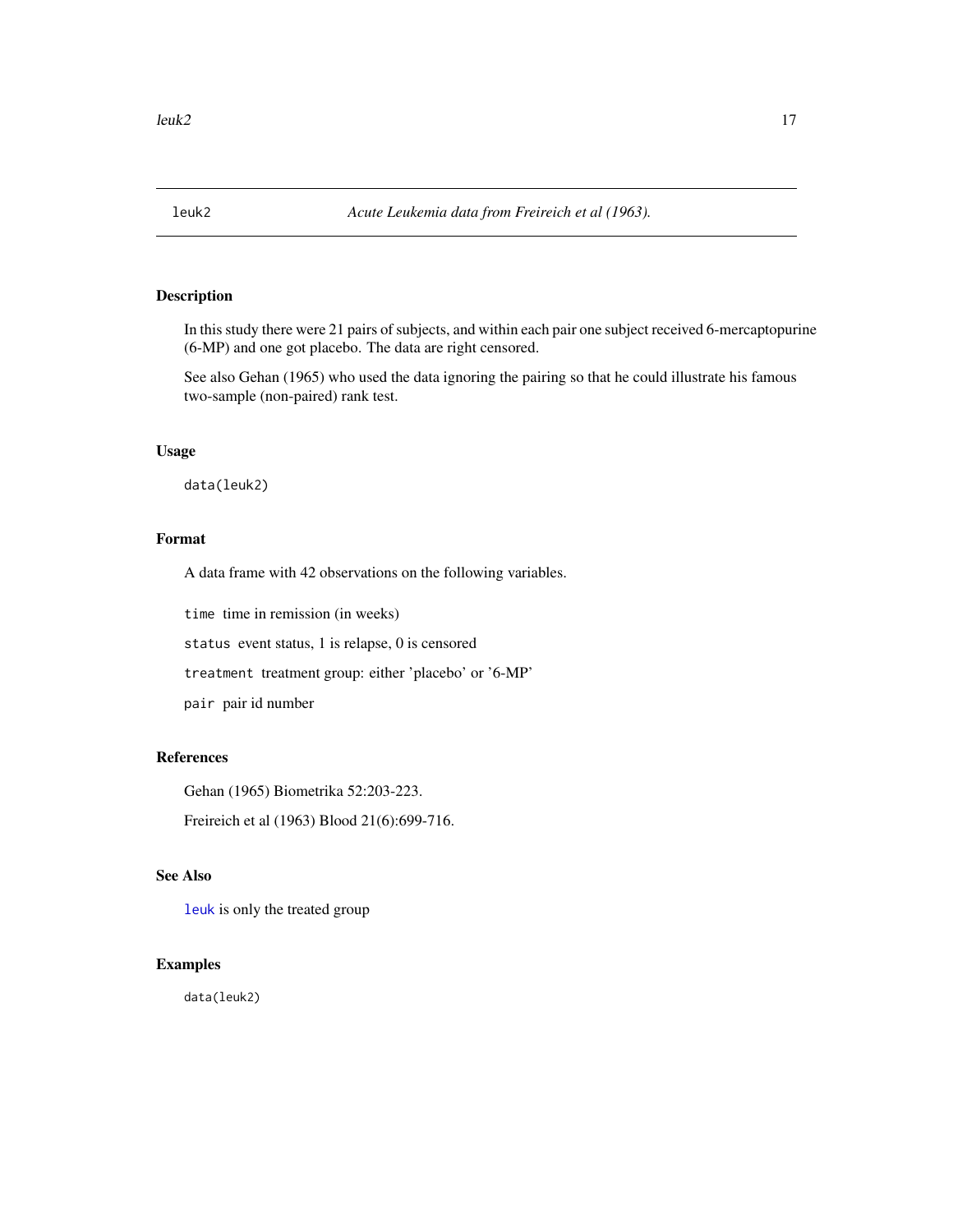<span id="page-17-1"></span><span id="page-17-0"></span>

Tests for a difference in two medians. No assumptions about the two distributions are needed (may be discrete with ties allowed, no shift assumption is required). Uses the melded confidence interval derived from the one sample confidence intervals associated with the sign test (a version that allows for ties). Derivation of the test does not require large samples, and confidence intervals are intended to guarantee coverage regardless of sample size.

# Usage

```
mdiffmedian.test(x1, x2, nulldiff = 0,
    alternative = c("two.sided", "less", "greater"),
    conf<math>level = 0.95
```
#### Arguments

| x1          | vector of numeric responses from group 1                                                                                                                         |
|-------------|------------------------------------------------------------------------------------------------------------------------------------------------------------------|
| x2          | vector of numeric responses from group 2                                                                                                                         |
| nulldiff    | difference in medians under the null, median( $x2$ )-median( $x1$ )                                                                                              |
| alternative | a character string specifying the alternative hypothesis, must be one of "two sided"<br>(default), "greater" or "less". You can specify just the initial letter. |
| conf.level  | confidence level of the interval.                                                                                                                                |

# Details

The melded confidence interval method is a general method for combining two one-sample confidence intervals (CIs). In this function, we use the melded CI method on the two one-sample CIs from the sign test that allows for ties. This creates CIs for the difference in medians that requires very few assumptions. In particular, ties are allowed and no shift assumption is needed. For details see Fay, Proschan and Brittain (2014).

#### Value

a list of class 'htest' with elements:

| statistic   | median of $x1$                                    |
|-------------|---------------------------------------------------|
| parameter   | median of $x2$                                    |
| p.value     | p-value of the test                               |
| conf.int    | confidence interval for the difference in medians |
| estimate    | $median(x2)$ -median(x1)                          |
| null.value  | null hypothesis value for difference in medians   |
| alternative | type of alternative hypothesis                    |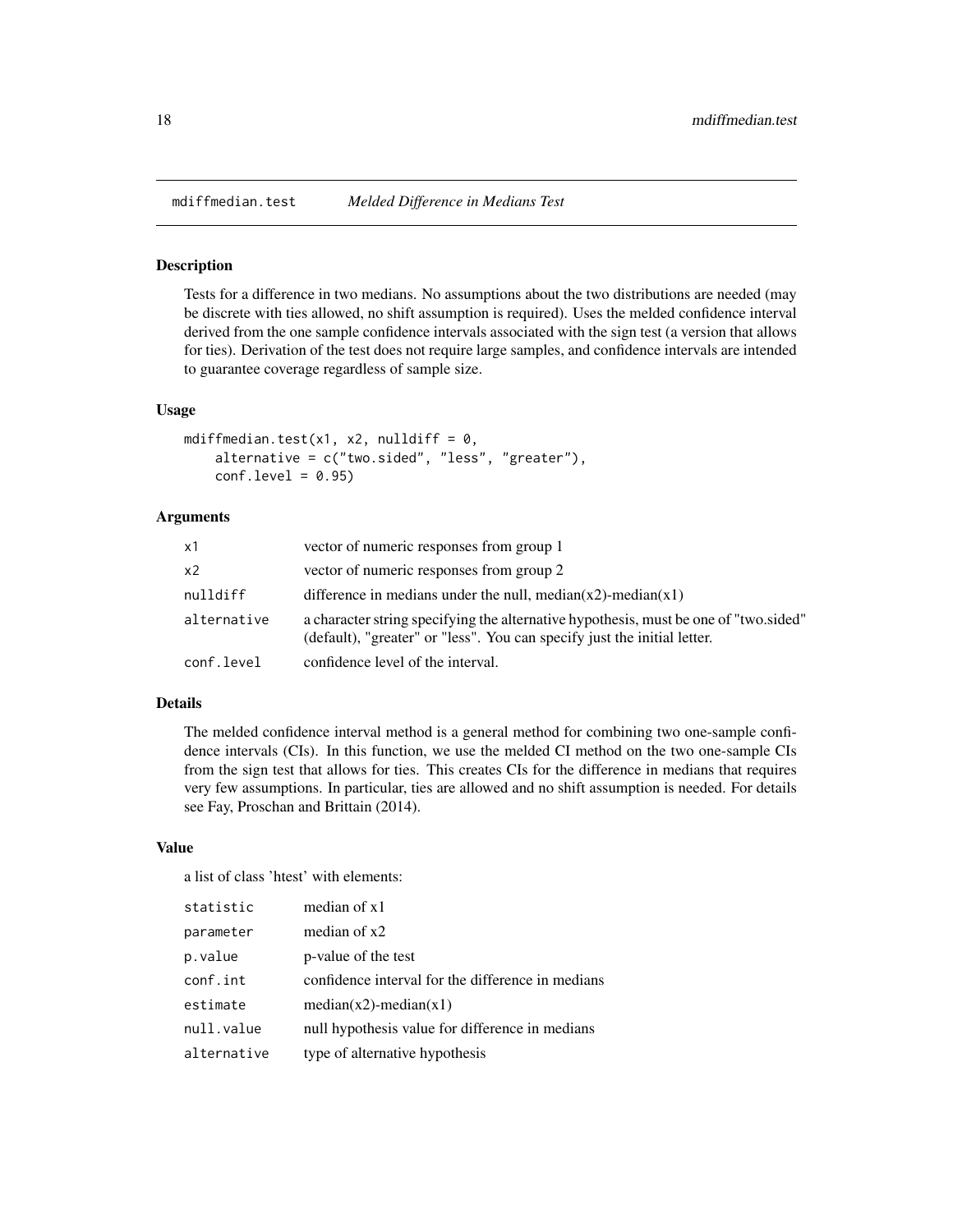# <span id="page-18-0"></span>plot.kmciLR 19

| method    | description of test  |
|-----------|----------------------|
| data.name | description of input |

#### Note

This function does not allow censoring. Also, there is a price for not needing large samples nor assumptions about the distributions: if you do not have enough data, your confidence intervals may be the entire real line. For example, if you have continuous data with equal sample sizes in both groups, then if you have 6 or fewer observations in each group, then the 95 percent confidence interval on the difference in medians will be (-Inf,Inf).

#### Author(s)

Michael P. Fay

# References

Fay, MP, Proschan, MA, Brittain, E (2014). Combining One-sample confidence procedures for inference in the two-sample case. (unpublished manuscript).

#### Examples

```
set.seed(1)
trtA<-rpois(20,1.5)
trtB < -rpois(23, 5.5)mdiffmedian.test(trtA,trtB)
```
plot.kmciLR *Plot and lines methods for* kmci *and* kmciLR *objects.*

#### <span id="page-18-1"></span>Description

Plots survival curves and/or confidence intervals.

#### Usage

```
## S3 method for class 'kmci'
plot(x, \ldots)## S3 method for class 'kmciLR'
plot(x, XLAB = "time", YLAB = "Survival", YLIM = c(0, 1),cilTY = 2, ciCOL = gray(0.8), mark.time = NULL, linetype = "both", ...)
## S3 method for class 'kmciLR'
lines(x, 1ty = c(2, 1), col = c(gray(0.8), gray(0)),linetype = "both", mark.time = NULL, ...)
```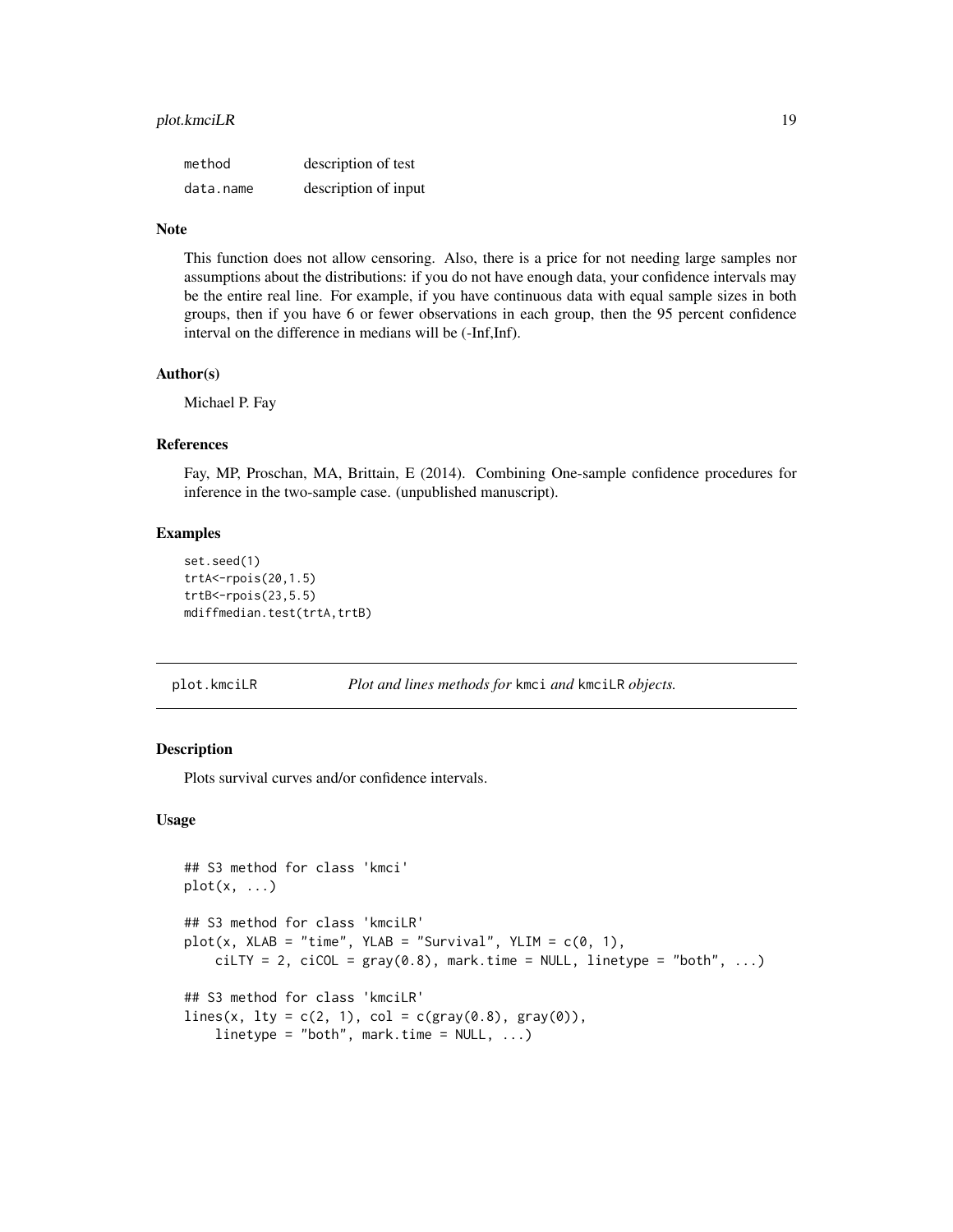# <span id="page-19-0"></span>20 quantile.kmciLR

```
## S3 method for class 'kmci'
lines(x, \ldots)
```
# Arguments

| $\mathsf{x}$ | kmci or kmciLR object (created by functions described in kmtestALL)                                                                                                                                                      |
|--------------|--------------------------------------------------------------------------------------------------------------------------------------------------------------------------------------------------------------------------|
| XLAB         | label for x axis                                                                                                                                                                                                         |
| YLAB         | label for y axis                                                                                                                                                                                                         |
| YLIM         | limits for y axis                                                                                                                                                                                                        |
| ciLTY        | Ity (line type) for confidence intervals                                                                                                                                                                                 |
| ciCOL        | col (color) for confidence intervals                                                                                                                                                                                     |
| col          | vector of colors, first element used for ci second for survival curve                                                                                                                                                    |
| lty          | vector of line types, first element used for ci second for survival curve                                                                                                                                                |
| mark.time    | put hash marks for censored objects (default puts marks of stype="km" but not<br>if stype="mue")                                                                                                                         |
| linetype     | character, which lines to draw: either 'both', 'surv' or 'ci'                                                                                                                                                            |
|              | Extra parameters to be passed. Any argument in plot. kmcilR can be passed<br>from plot. kmci, similarly for line. Other parameters are usually graphical<br>parameters passed to plot and segment calls within function. |

# Examples

```
data(leuk)
## kmciTG creates kmci object
fitTG<-kmciTG(leuk$time,leuk$status)
plot(fitTG)
## bpcp creates kmciLR object
fitBP<-bpcp(leuk$time,leuk$status)
lines(fitBP,lwd=3,lty=1,col=gray(.5))
legend(0,.2,legend=c("Kaplan-Meier","Thomas-Grunkemeier 95 pct CI","Beta Product 95 pct CI"),
    lwd=c(1,1,3),lty=c(1,2,1),col=c(gray(0),gray(.8),gray(.5)))
```
quantile.kmciLR *Quantiles or Medians from* kmci *or* kmciLR *objects.*

# <span id="page-19-1"></span>Description

Get quantiles or median with the associated confidence intervals from a kmci or kmciLR object.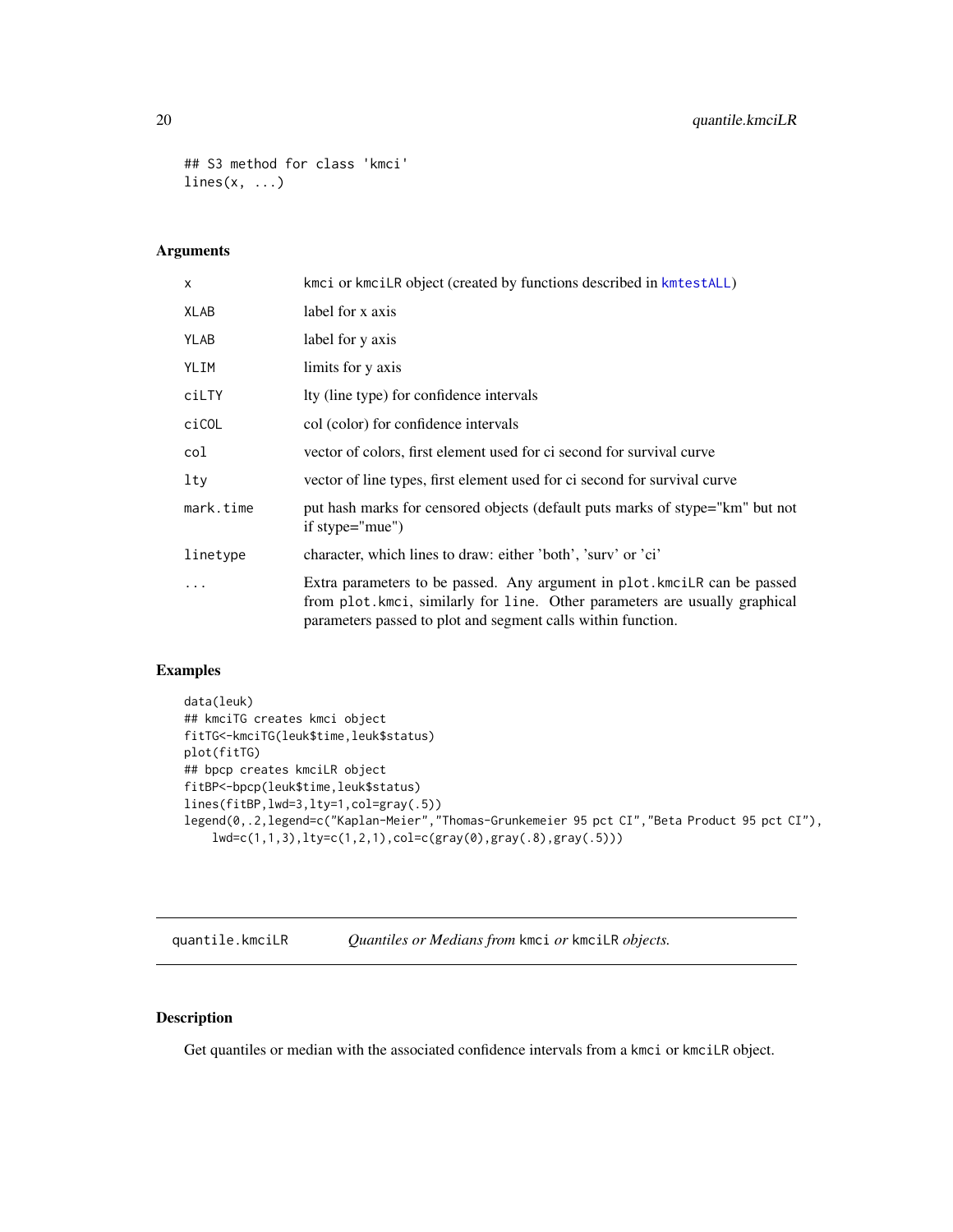#### <span id="page-20-0"></span>sclerosis 21

# Usage

```
## S3 method for class 'kmciLR'
quantile(x, probs = c(0.25, 0.5, 0.75), ...)
## S3 method for class 'kmci'
quantile(x, probs = c(0.25, 0.5, 0.75), ...)
## S3 method for class 'kmciLR'
median(x, \ldots)## S3 method for class 'kmci'
median(x, \ldots)
```
#### Arguments

| X                       | a kmci or kmcil R object                     |
|-------------------------|----------------------------------------------|
| probs                   | vector of probability to calculate quantiles |
| $\cdot$ $\cdot$ $\cdot$ | parameters passed                            |

# Value

matrix same number of rows as probs and with 4 columns

| S(q)  | probs, survival estimate at quantile |
|-------|--------------------------------------|
| a     | quantile                             |
| lower | lower confidence limit of q          |
| upper | upper confidence limit of q          |

#### Examples

```
data(leuk)
## kmciTG creates kmci object
fitTG<-kmciTG(leuk$time,leuk$status)
quantile(fitTG)
## bpcp creates kmciLR object
fitBP<-bpcp(leuk$time,leuk$status)
median(fitBP)
```
sclerosis *Pilot study of treatment of severe systemic sclerosis (Nash, et al, 2007).*

#### Description

Severe systemic sclerosis is a serious autoimmune disease affecting multiple organs including the heart, lungs, kidney, and skin. Between 1997 and 2005, a cohort of 34 patients was enrolled in a single arm pilot study of high-dose immunosuppressive therapy and autologous hetapoietic cell transplantation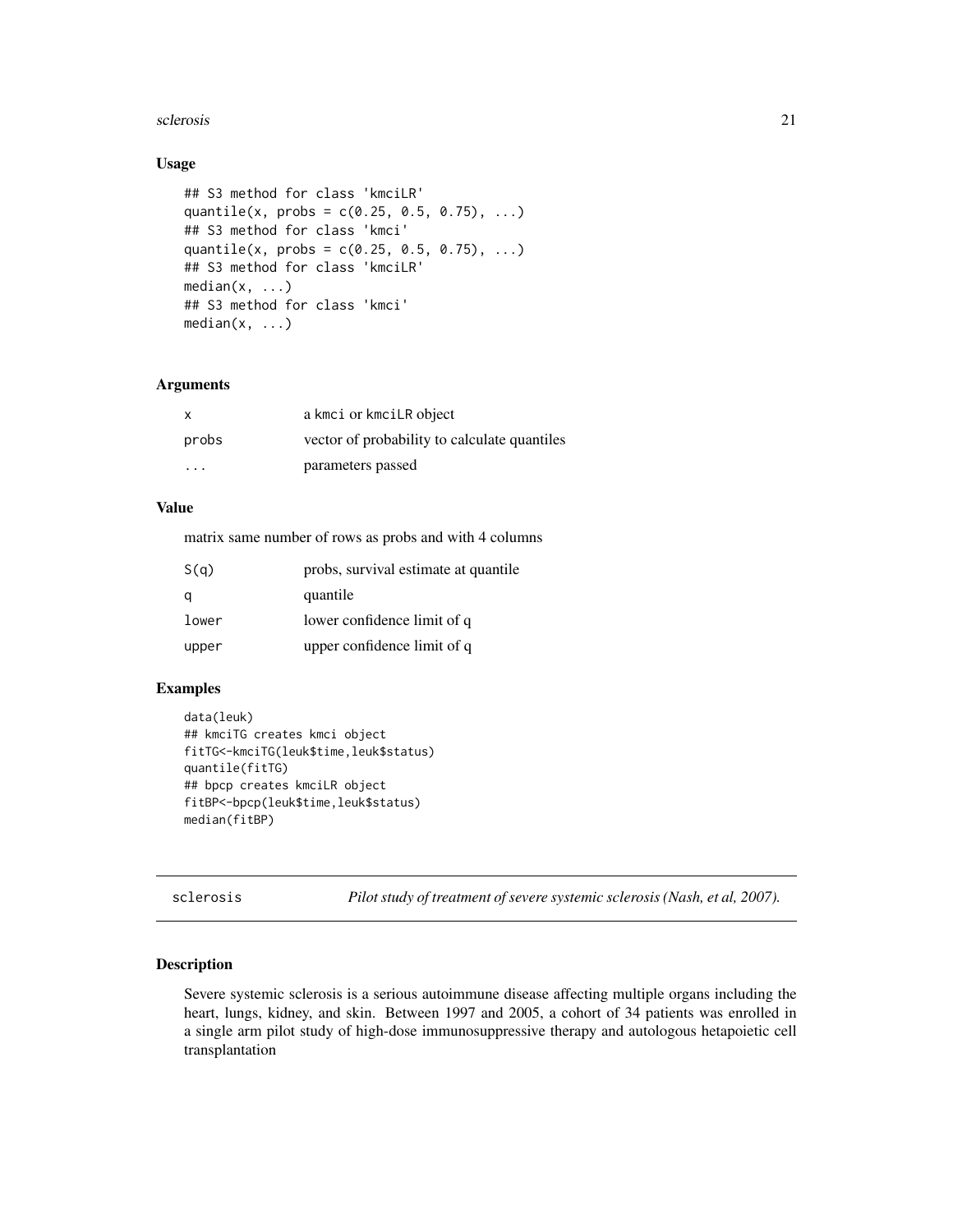# <span id="page-21-0"></span>Usage

data(sclerosis)

# Format

A data frame with 34 observations on the following 3 variables.

day time to death or censoring, in days

year time to death or censoring, in years (day/365.25)

status 0 is censored, 1 is event

#### References

Nash, R.A., McSweeney, P.A., Crofford, L.J., Abidi, M., Chen, C.S., Godwin, J.D., Gooley, T.A., Holmberg, L., Henstorf, G., LeMaistre, C.F., others (2007). "High-dose immunosuppressive therapy and autologous hematopoietic cell transplantation for severe systemic sclerosis: long-term follow-up of the US multicenter pilot study" Blood 110 (4): 1388-.

# Examples

```
data(sclerosis)
plot(bpcp(sclerosis$year,sclerosis$status))
```

| StCI | Get survival and confidence interval at t from kmci, kmcilR, or |  |  |  |  |
|------|-----------------------------------------------------------------|--|--|--|--|
|      | survfit <i>object</i>                                           |  |  |  |  |

# <span id="page-21-1"></span>Description

Just picks out the survival function and confidence interval in a different way depending on the type of object.

#### Usage

```
## Default S3 method:
StCI(x, tstar, afterMax = "continue", ...)## S3 method for class 'kmciLR'
StCI(x,tstar, ...)
```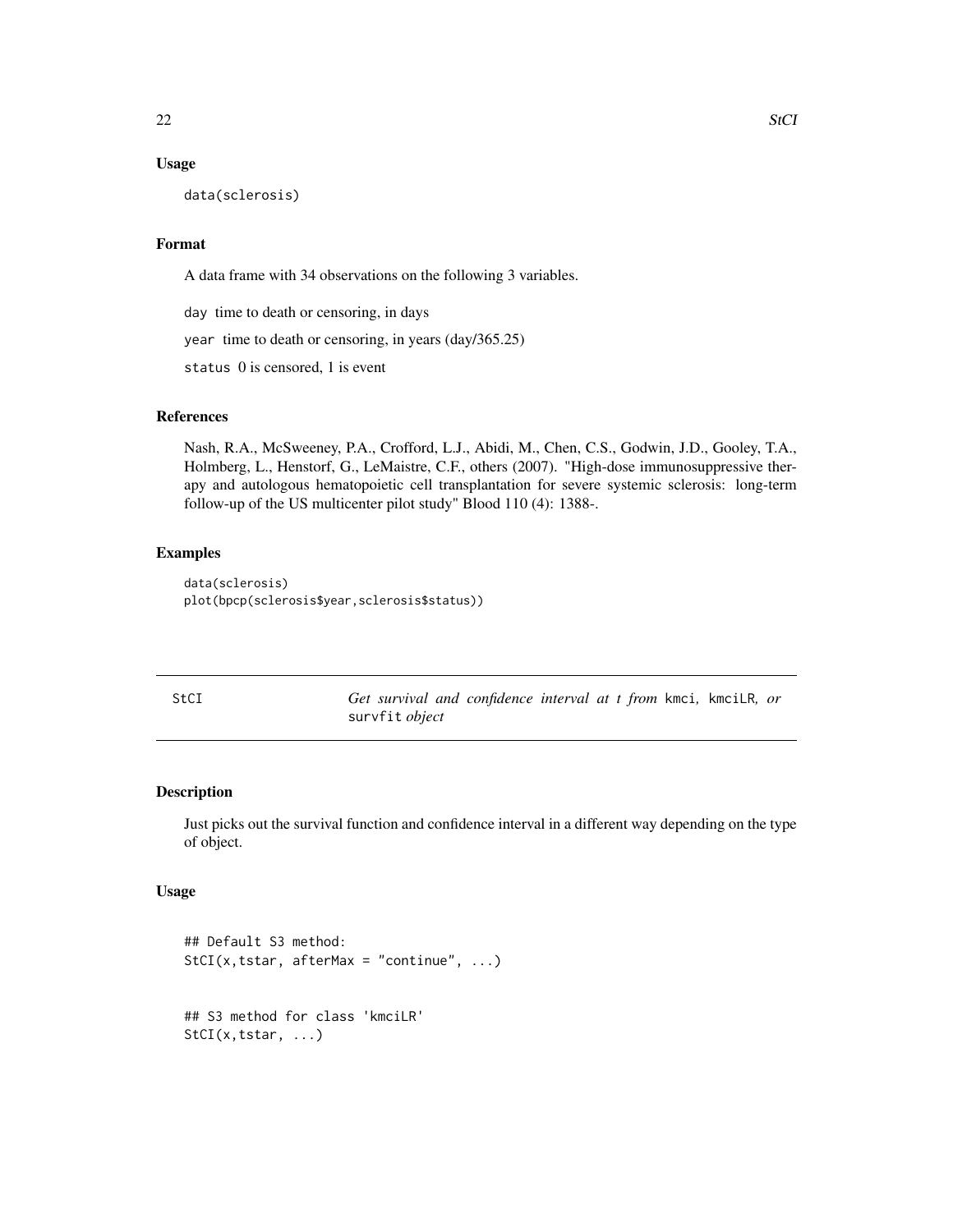#### <span id="page-22-0"></span>StCI 23

# **Arguments**

| X        | a kmci or kmciLR object                                |
|----------|--------------------------------------------------------|
| tstar    | a vector of times that you want survival and CI values |
| afterMax | character, what to do after tmax (see details)         |
|          | further arguments to be passed to or from methods.     |

# Details

Since the Kaplan-Meier estimator is undefined after the last observation if it is censored and many confidence interval methods are not defined there either, we need to explicitly define what to do. (For objects of the kmciLR class, the confidence intervals are defined over the positive real line and the afterMax is ignored.) The afterMax has four options for this: 'continue' (keep surv and ci values the same as the last calculated one), 'zero' (surv and lower go to zero, upper stays same), 'zeroNoNA' (surv and lower go to zero, upper stays same unless it is NA, then it takes on the last non-missing upper value), 'half' (surv goes to half value, lower goes to zero, upper stays same).

#### Value

The function StCI returns a data frame with the following variables. (It also has an attribute: 'conf.level').

| time     | this is tstar                   |
|----------|---------------------------------|
| survival | survival at tstar               |
| lower    | lower confidence limit at tstar |
| upper    | upper confidence limit at tstar |

#### Author(s)

Michael Fay

#### See Also

[kmci](#page-9-1), [kmciLR](#page-10-1)

#### Examples

```
data(leuk)
## compare to table 1 of Thomas and Grunkmeier (1975)
StCI(kmciTG(leuk$time,leuk$status),c(10,20))
```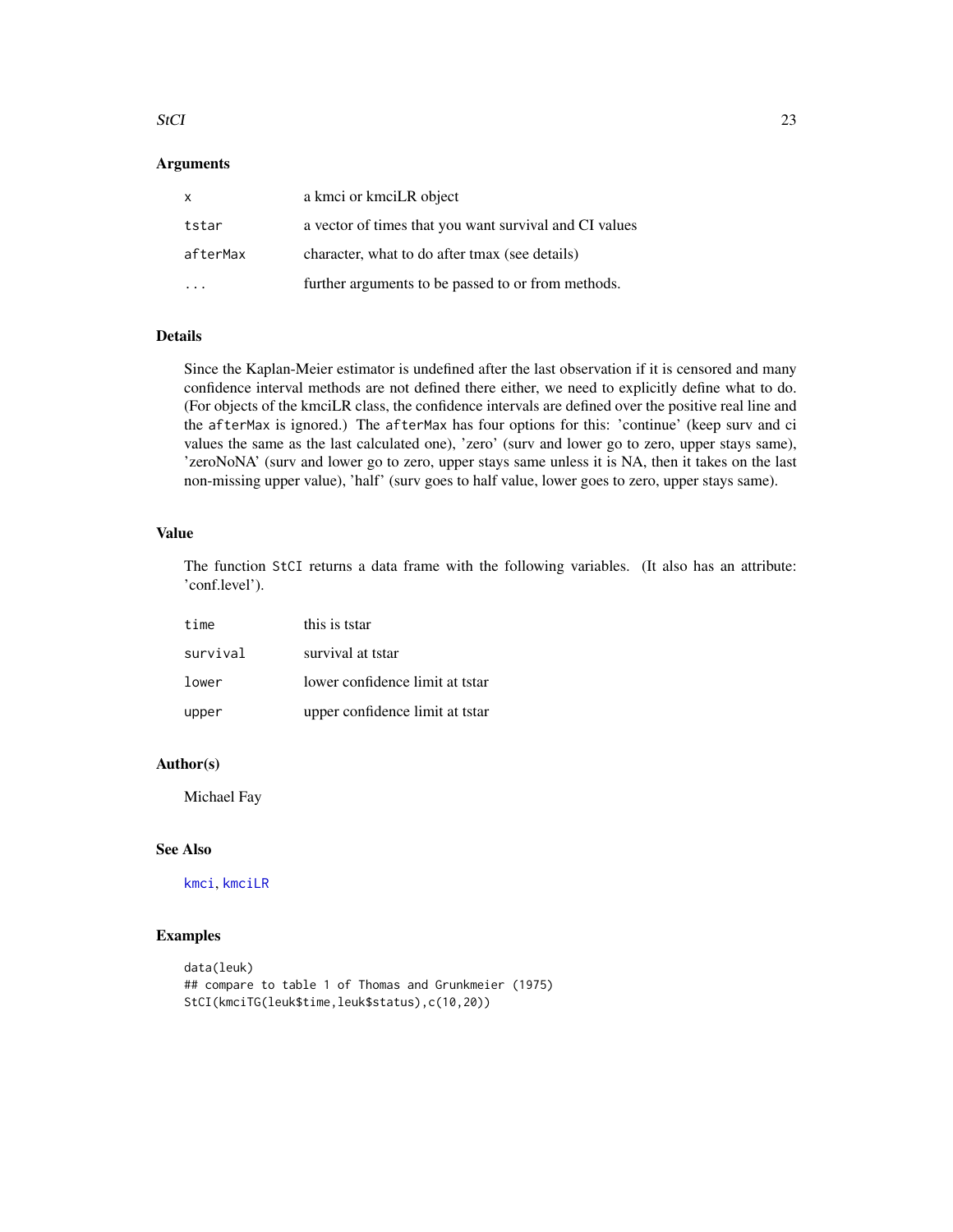<span id="page-23-1"></span><span id="page-23-0"></span>

Creates a data frame with time (for kmci) or time interval (for kmciLR), survival, lower and upper pointwise confidence intervals.

#### Usage

```
## S3 method for class 'kmciLR'
summary(object, ...)
## S3 method for class 'kmci'
summary(object, ...)
```
# Arguments

| object | kmci or kmciLR object |
|--------|-----------------------|
| .      | extra arguments       |

# Value

creates a data frame. See description.

#### Examples

```
data(leuk)
## kmciTG creates kmci object
fitTG<-kmciTG(leuk$time,leuk$status)
summary(fitTG)
## bpcp creates kmciLR object
fitBP<-bpcp(leuk$time,leuk$status)
summary(fitBP)
```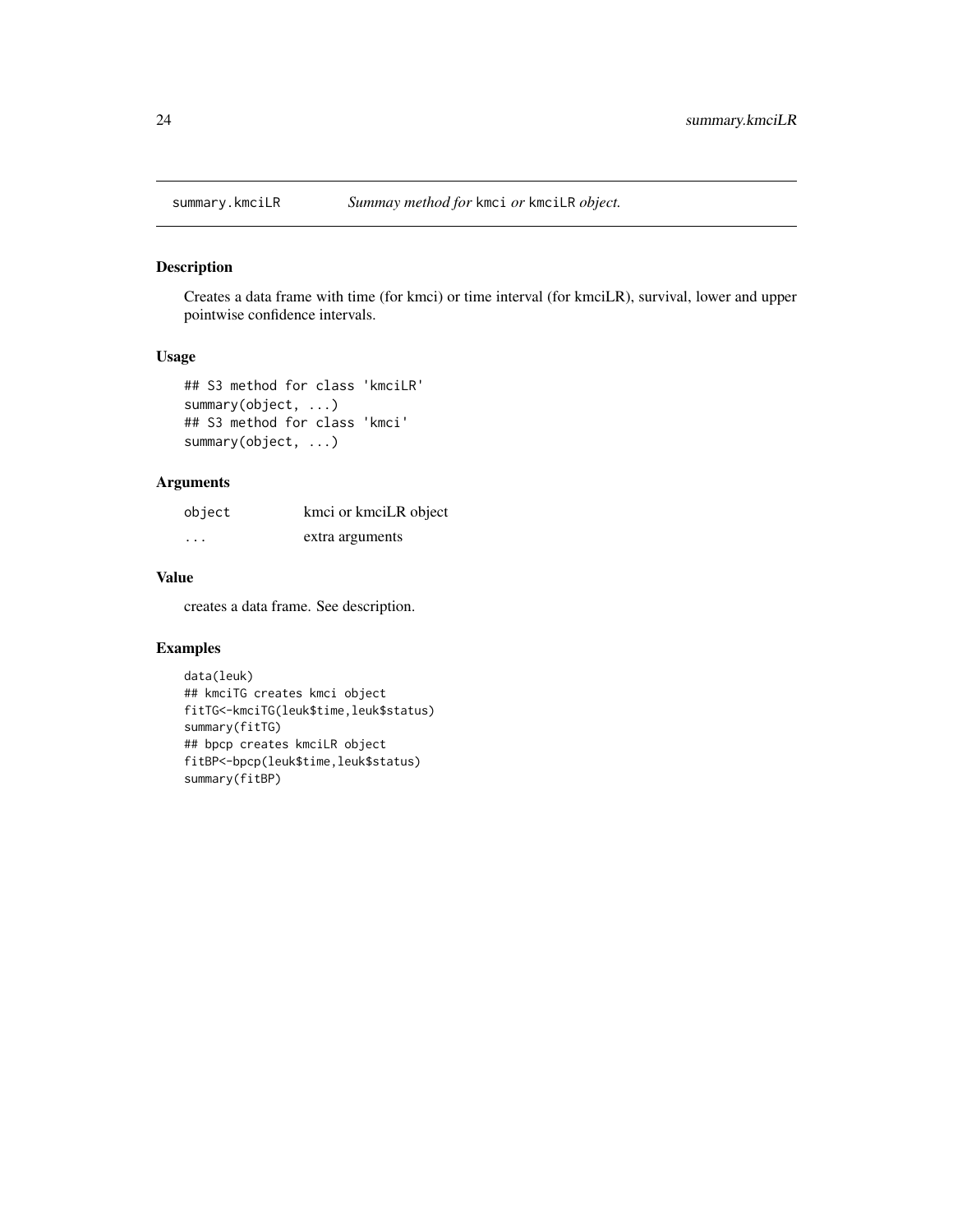# <span id="page-24-0"></span>**Index**

∗Topic \textasciitildekwd1 bpcp2samp, [5](#page-4-0) ∗Topic \textasciitildekwd2 bpcp2samp, [5](#page-4-0) ∗Topic datasets leuk , [16](#page-15-0) leuk2 , [17](#page-16-0) sclerosis , [21](#page-20-0) ∗Topic htest betaMeldTest, [3](#page-2-0) fixtdiff, [8](#page-7-0) kmtestALL , [12](#page-11-0) mdiffmedian.test , [18](#page-17-0) StCI , [22](#page-21-0) ∗Topic misc bpcp2sampControl , [7](#page-6-0) ∗Topic nonparametric bpcp-package , [2](#page-1-0) kmtestALL , [12](#page-11-0) StCI , [22](#page-21-0) ∗Topic optimize bpcpControl, [8](#page-7-0) ∗Topic package bpcp-package , [2](#page-1-0) ∗Topic survival bpcp-package , [2](#page-1-0) kmci.object , [10](#page-9-0) kmciLR.object , [11](#page-10-0) kmtestALL , [12](#page-11-0) plot.kmciLR , [19](#page-18-0) quantile.kmciLR , [20](#page-19-0) StCI , [22](#page-21-0) summary.kmciLR , [24](#page-23-0) betaMeldTest , [3](#page-2-0) bpcp , *[2](#page-1-0) , [3](#page-2-0)* , *[11](#page-10-0)* bpcp *(*kmtestALL *)* , [12](#page-11-0) bpcp-package , [2](#page-1-0) bpcp2samp , *[2](#page-1-0) , [3](#page-2-0)* , [5](#page-4-0) , *[7](#page-6-0)* , *[9](#page-8-0)* bpcp2sampControl , *[5](#page-4-0)* , [7](#page-6-0)

bpcpControl , [8](#page-7-0) , *[13](#page-12-0)*

#### fixtdiff, [8](#page-7-0)

kmci , *[11](#page-10-0)* , *[14](#page-13-0) , [15](#page-14-0)* , *[23](#page-22-0)* kmci *(*kmci.object *)* , [10](#page-9-0) kmci.object, [10](#page-9-0) kmci1TG *(*kmtestALL *)* , [12](#page-11-0) kmciBorkowf , *[11](#page-10-0)* kmciBorkowf *(*kmtestALL *)* , [12](#page-11-0) kmciLR , *[10](#page-9-0)* , *[14](#page-13-0) , [15](#page-14-0)* , *[23](#page-22-0)* kmciLR *(*kmciLR.object *)* , [11](#page-10-0) kmciLR.object , *[10](#page-9-0)* , [11](#page-10-0) kmciSW , *[10](#page-9-0)* kmciSW *(*kmtestALL *)* , [12](#page-11-0) kmciTG , *[10](#page-9-0)* kmciTG *(*kmtestALL *)* , [12](#page-11-0) kmtestALL , [12](#page-11-0) , *[20](#page-19-0)* kmtestBoot *(*kmtestALL *)* , [12](#page-11-0) kmtestConstrainBeta *(*kmtestALL *)* , [12](#page-11-0) kmtestConstrainBoot *(*kmtestALL *)* , [12](#page-11-0)

leuk , [16](#page-15-0) , *[17](#page-16-0)* leuk2 , *[16](#page-15-0)* , [17](#page-16-0) lines , *[14](#page-13-0) , [15](#page-14-0)* lines.kmci *(*plot.kmciLR *)* , [19](#page-18-0) lines.kmciLR *(*plot.kmciLR *)* , [19](#page-18-0)

mdiffmedian.test , *[2](#page-1-0)* , [18](#page-17-0) median , *[14](#page-13-0) , [15](#page-14-0)* median.kmci , *[10](#page-9-0) , [11](#page-10-0)* median.kmci *(*quantile.kmciLR *)* , [20](#page-19-0) median.kmciLR *(*quantile.kmciLR *)* , [20](#page-19-0)

plot , *[14](#page-13-0) , [15](#page-14-0)* plot.kmci , *[10](#page-9-0) , [11](#page-10-0)* plot.kmci *(*plot.kmciLR *)* , [19](#page-18-0) plot.kmciLR , [19](#page-18-0)

quantile , *[14](#page-13-0) , [15](#page-14-0)* quantile.kmci , *[10](#page-9-0) , [11](#page-10-0)*